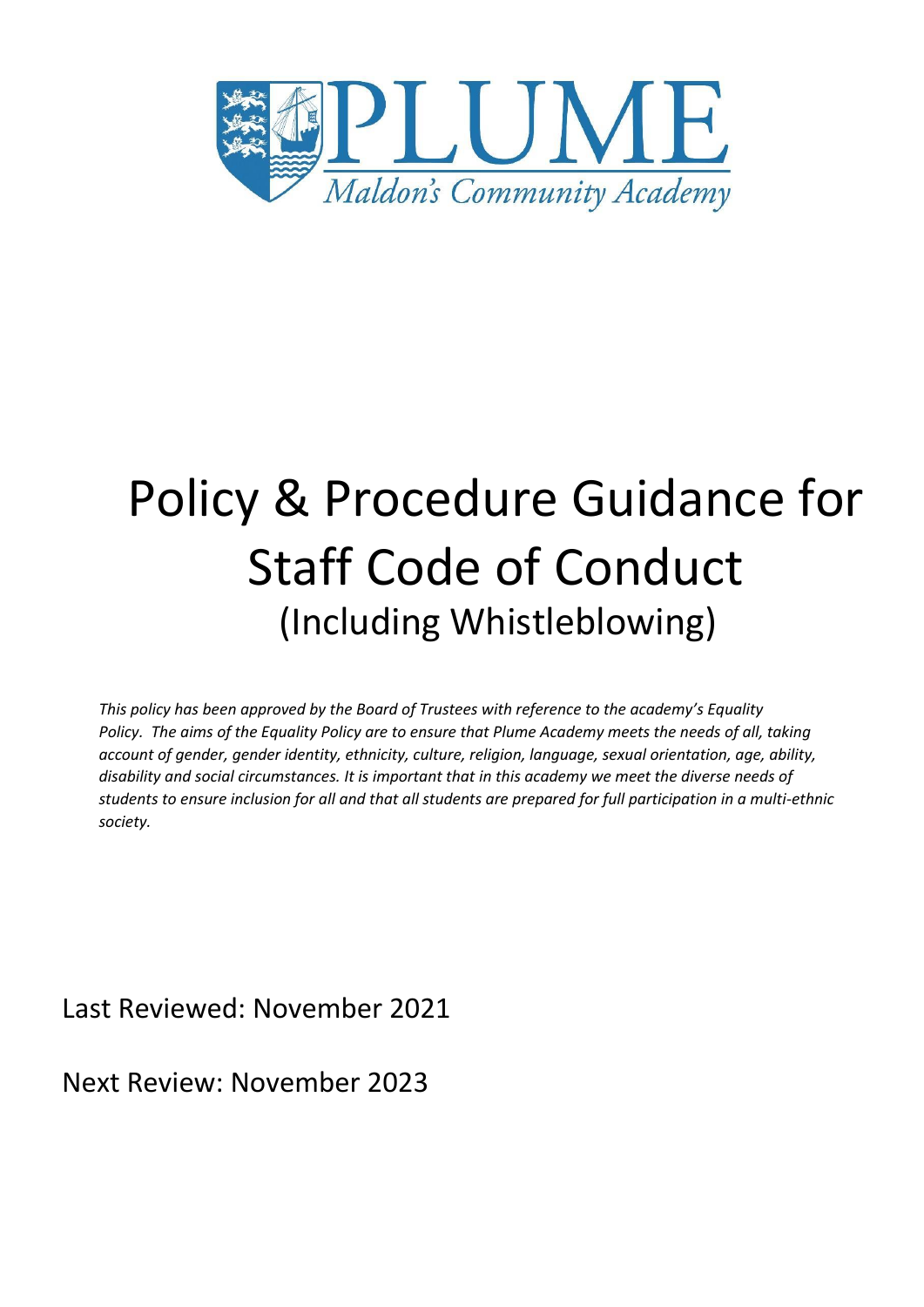# **Contents Page**

| 1.    |  |
|-------|--|
| 2.    |  |
| З.    |  |
| 3.1   |  |
| 3.2   |  |
| 3.3   |  |
| 4.    |  |
| 4.1   |  |
| 5.    |  |
| 5.1   |  |
| 6.    |  |
| 6.1.  |  |
| 6.2.  |  |
| 6.3.  |  |
| 6.4.  |  |
| 6.5   |  |
| 6.6   |  |
| 6.7.  |  |
| 7.    |  |
| 7.1   |  |
| 7.1.2 |  |
| 7.2   |  |
| 7.3.  |  |
| 7.4.  |  |
| 7.5.  |  |
| 8.    |  |
| 8.1   |  |
| 8.2   |  |
| 8.3   |  |
|       |  |
|       |  |
|       |  |
| 8.3.4 |  |
|       |  |
|       |  |
| 8.4   |  |
| 9.    |  |
| 10.   |  |
| 10.1  |  |
| 10.2  |  |
| 10.3  |  |
| 11.   |  |
| 12.   |  |
|       |  |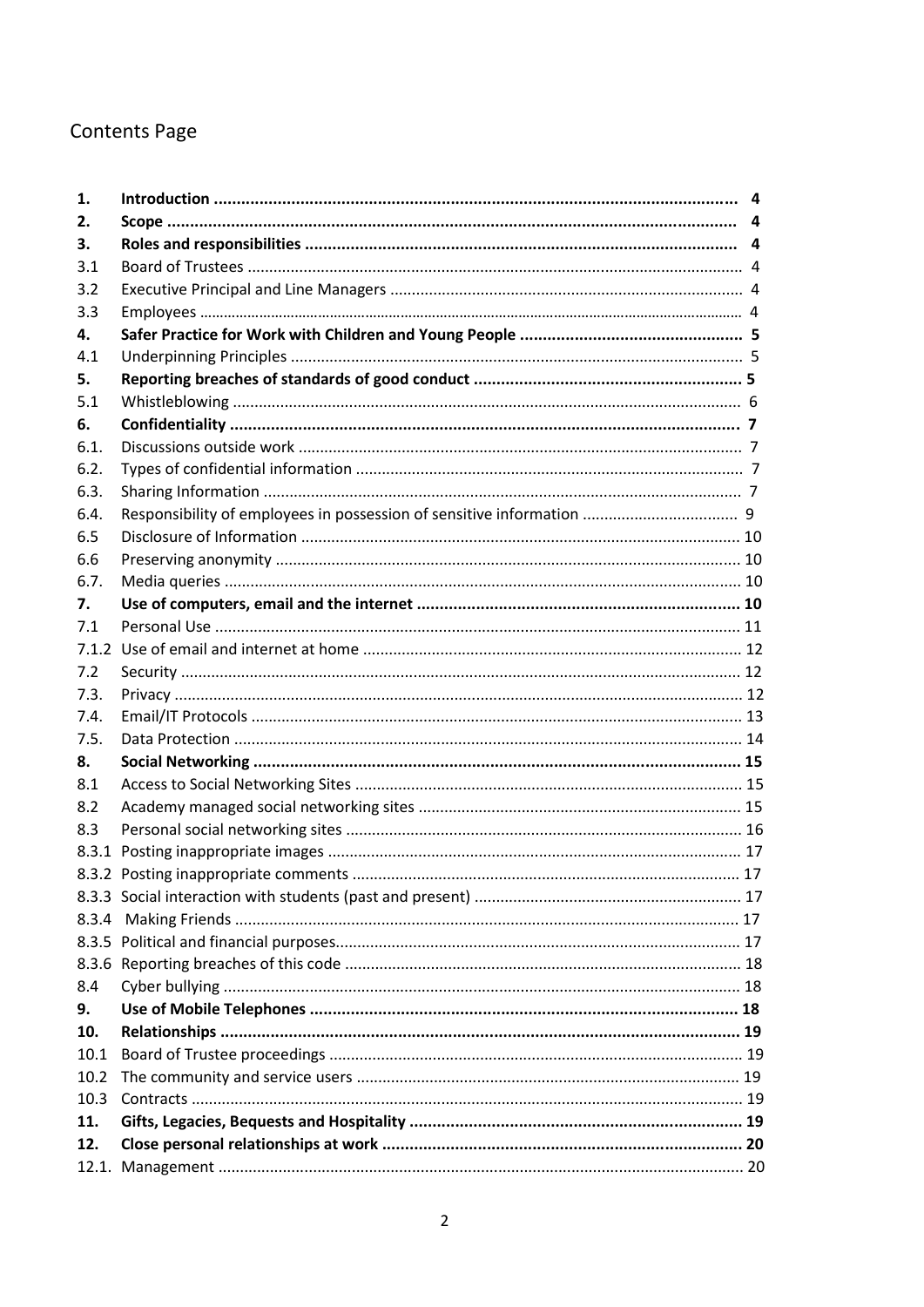| 16. |                                                                                   |  |  |
|-----|-----------------------------------------------------------------------------------|--|--|
|     |                                                                                   |  |  |
|     |                                                                                   |  |  |
|     | Appendix B - Examples of unacceptable behaviour using social networking sites  30 |  |  |
|     |                                                                                   |  |  |
|     |                                                                                   |  |  |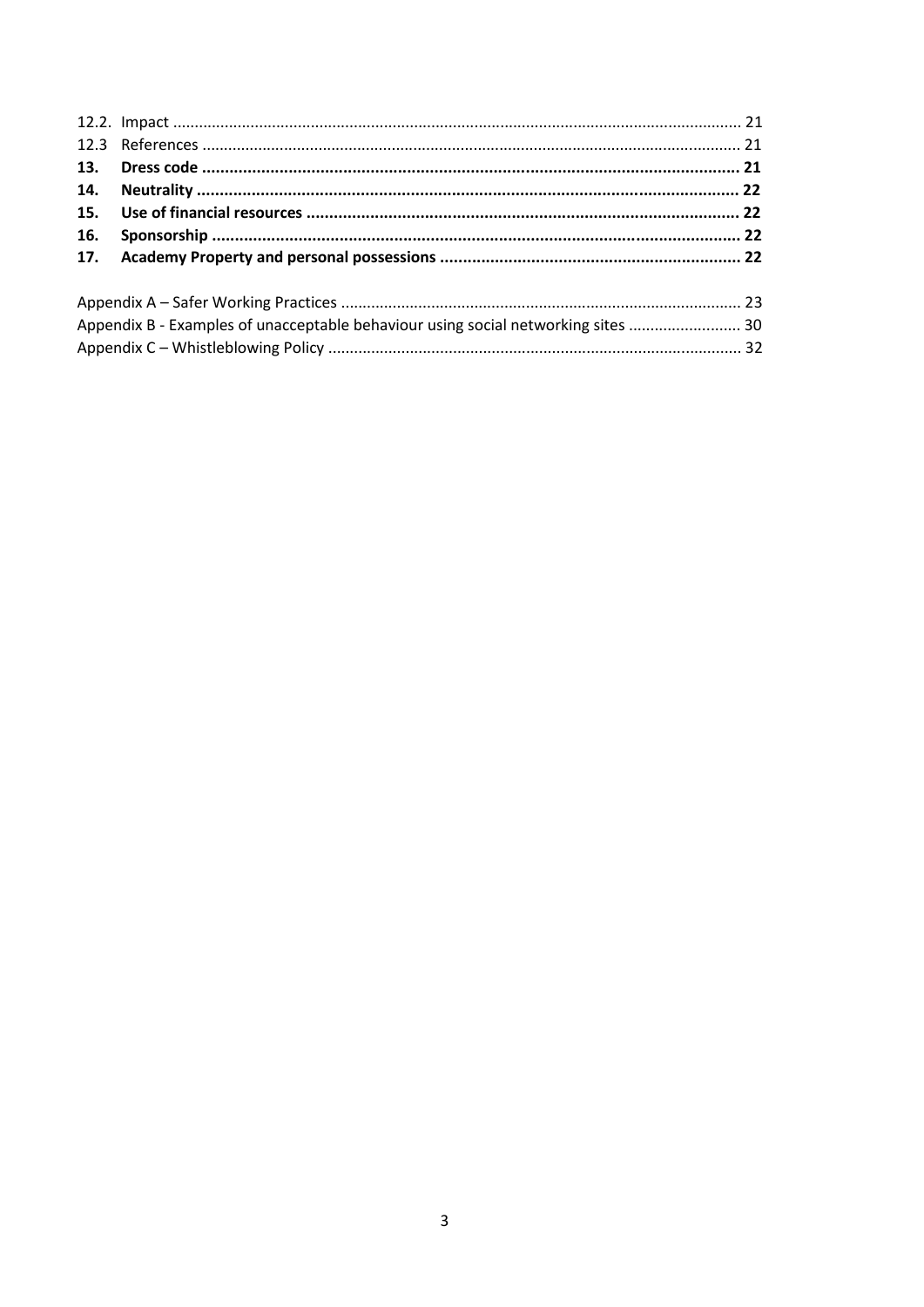### **1. Introduction**

- 1.1 The Trustees are committed to providing a professional and ethical environment, which serves and protects the whole education community. Certain expectations for good conduct are described in specific policies and procedures e.g. Disciplinary Procedure, Equality and Diversity in Employment Policy, Recruitment Policy and professional expectations are set out in national and local conditions of service and by relevant professional bodies. This policy supplements these provisions and provides additional guidance for employees and individuals engaged to work in the academy.
- 1.2 The overriding expectation is that employees and those engaged to work in the academy will adopt high standards of personal conduct in order to maintain the confidence and respect of their colleagues, students or students, the public in general and all those with whom they work or come into contact with in the course of their employment or engagement by the academy.

This means that employees and those engaged to work in the academy should not:

 Behave through words, actions or inaction in a manner which would lead any reasonable person to question their suitability to work with children or act as a role model.

### **2. Scope**

- 2.1 This Code applies to all individuals employed or engaged by the academy including:
	- relief/supply staff
	- voluntary workers

All provisions of this Code are applicable to employees. Employees must familiarise themselves with the content of this Code and any updates as soon as they are available.

For engaged workers and volunteers, this code applies in so far as specific provisions are relevant to the role they are performing within the academy. These workers and volunteers should familiarise themselves with the relevant provisions of this Code at the earliest opportunity.

2.2 Any breaches of this Code of Conduct Policy will be regarded as a serious matter which could result in disciplinary action, and in certain circumstances could potentially lead to dismissal.

### **3. Roles and responsibilities**

3.1 The Trustees

It is the responsibility of the Trustees to establish and monitor standards of conduct and behaviour within the academy, including the establishment of relevant policies and procedures.

3.2 Executive Principal and Line Managers

It is the responsibility of the Executive Principal and line managers to address promptly any breaches of good conduct and behaviour, using informal procedures where possible but implementing formal procedures where necessary.

3.3 Employees

It is the responsibility of all employees to familiarise themselves, and comply, with this policy and all procedures, conditions of service and relevant professional standards.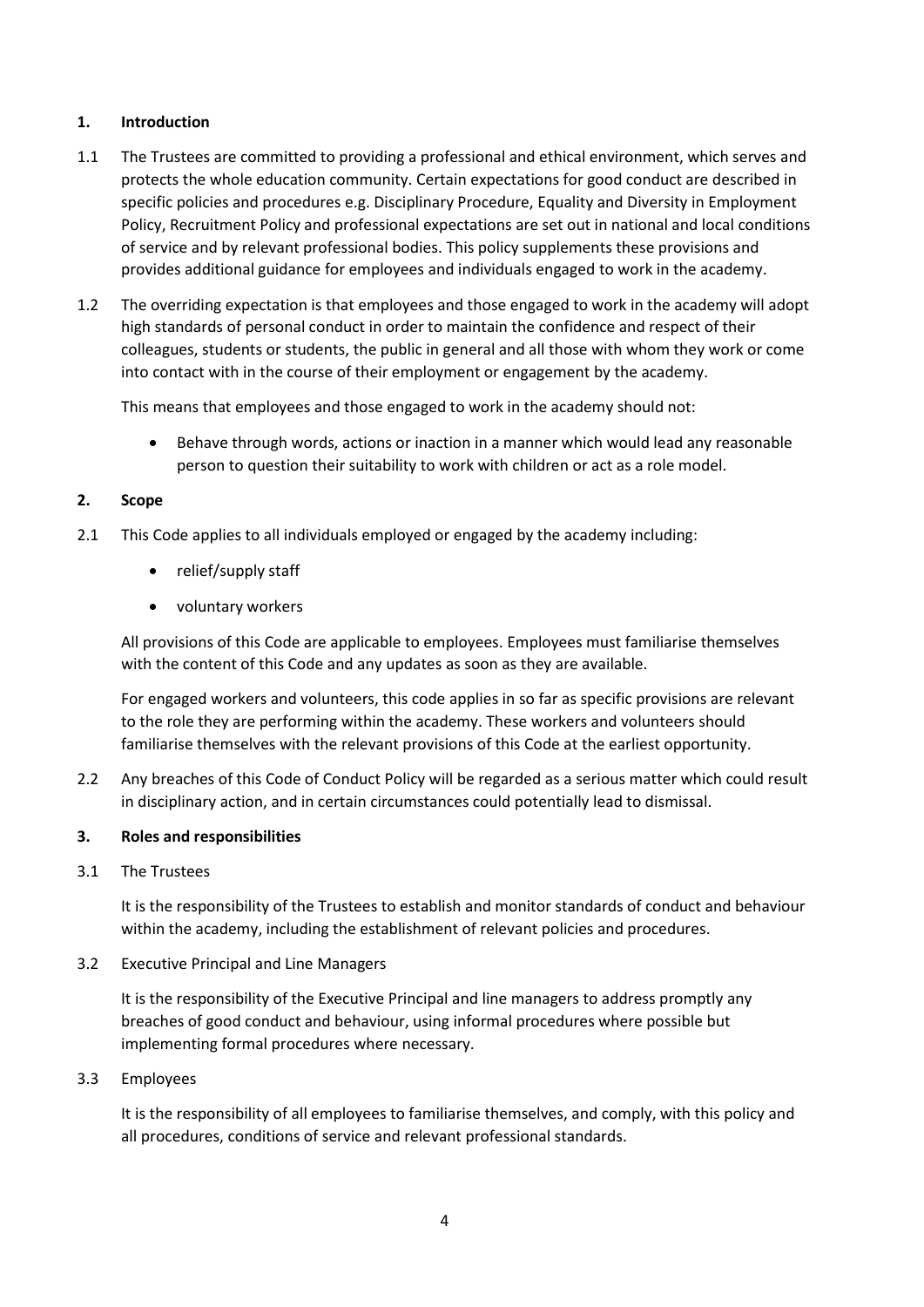It is an express term of each employee's employment with the academy that any wrongdoing or alleged wrongdoing by the employee (regardless of whether the employee denies the wrongdoing/alleged wrongdoing), including any incidents arising from alternative employment or outside of work which may have a bearing on the employee's employment with the academy, must be disclosed to the academy immediately. Any such disclosure should be to the Executive Principal and in the case of the Executive Principal to the Chair of Trustees. Failure to disclose any wrongdoing or alleged wrongdoing will be considered a serious matter which could result in disciplinary action, and in certain circumstances could potentially lead to dismissal. Any such disclosure (and any action arising from it (if any)) will be considered in the context of the individual circumstances and taking into account all the relevant factors including (but not limited to) the seriousness/level of the disclosed information and the individual's role within the academy.

Any individual employed in a post covered by the Childcare (Disqualification) Regulations 2009 ("the Regulations") must immediately inform the academy of any events or circumstances which may lead to their disqualification from working in the post by virtue of the Regulations.

### **GUIDANCE & RESPONSIBILITY**

### **4. Safer Practice for Work with Children and Young People**

It is important that all adults working with children understand that the nature of their work and the responsibilities related to it, place them in a position of trust. Adults must be clear about appropriate and safe behaviours for working with children in paid or unpaid capacities, in all settings and in all contexts.

It is a requirement that all staff attend, as part of their Induction, Safeguarding Training as delivered by the Assistant Designated Safeguarding Lead and/or the Designated Safeguarding Lead.

### 4.1 Underpinning Principles

- The welfare of the child is paramount.
- It is the responsibility of all adults to safeguard and promote the welfare of children and young people. This responsibility extends to a duty of care for those adults employed, commissioned or contracted to work with children and young people.
- Adults who work with children are responsible for their own actions and behaviour and should avoid any conduct which would lead any reasonable person to question their motivation and intentions.
- Adults should work and be seen to work, in an open and transparent way.
- The same professional standards should always be applied regardless of individual characteristics which include age, disability, gender, language, race, religion or belief and/or sexual orientation.
- Adults should continually monitor and review their practice and ensure they follow the guidance contained in this document.

Appendix A sets out guidance on safer working practices which all employees are expected to follow.

### **5. Reporting breaches of standards of good conduct**

There is an expectation that all employees will provide the highest possible standard of service and care to all those in the academy community through the performance of their duties. Furthermore, the Trustees are committed to achieving high standards of integrity and accountability and expects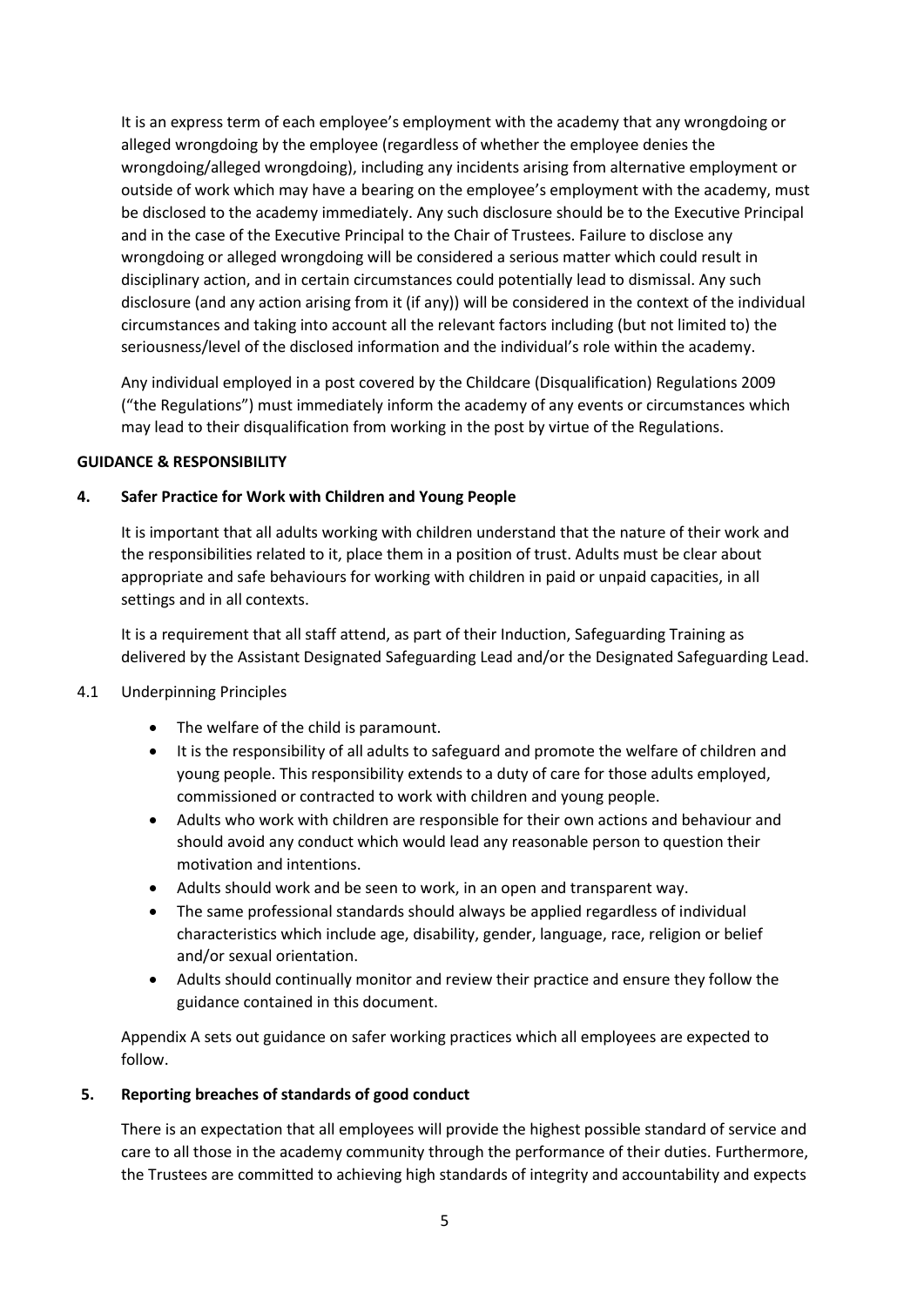the same commitment from its employees and others working in or for the academy. As such the Trustees wish to promote an open environment that enables staff to raise issues in a constructive way and with confidence that they will be acted upon appropriately without fear of recrimination.

All employees will be expected to bring to the attention of their Line Manager, any deficiency in the provision of service or care. Employees must report to the appropriate manager / Trustees any impropriety or breach of policy. In the event that the concern is not resolved by the employee's line manager or by another appropriate manager, employees may follow the procedure set out in the Whistleblowing policy set out at Appendix C.

### 5.1 Whistleblowing

5.1.1 Whistleblowing ("protected disclosure") occurs when an employee or worker provides certain types of information, usually to the employer or a prescribed body, which has come to their attention through work. The disclosure may be about the alleged wrongful conduct of the employer, or about the conduct of a fellow employee, or any third party.

Whistleblowing is therefore 'making a disclosure in the public interest' and occurs when a worker raises a concern about danger or illegality that affects others, for example students in the academy or members of the public.

Employees and workers who make a 'protected disclosure' are protected from being subjected to a detriment or being dismissed as a result of making the disclosure. The key piece of legislation is the Public Interest Disclosure Act 1998 (PIDA) ("the Act") which applies to almost all workers and employees, including agency workers and self-employed workers. The provisions of the Act have been supplemented by the Enterprise and Regulatory Reform Act 2013.

The Act affords protection against dismissal or detriment where an employee discloses information relating to:

- a breach of any legal obligation
- a miscarriage of justice
- a criminal offence
- a danger to the Health and Safety of any individual
- damage to the environment
- deliberate concealment of information about any of the above.
- 5.1.2 To qualify for protection the employee must believe that they are telling the appropriate person and they must have reasonable grounds for belief in the disclosure. The employee must also reasonably believe that making the disclosure is in the public interest. The employee should usually have raised the matter internally prior to making a protected disclosure. Disclosures are only protected if made to the employer/some other person responsible for the matter/regulatory body. There is a list of prescribed bodies to whom disclosures can be made, depending on the nature of the disclosure.
- 5.1.3 This procedure should be used where the concern is about the consequences for other employees or the public. If the concern is about employees being disadvantaged by the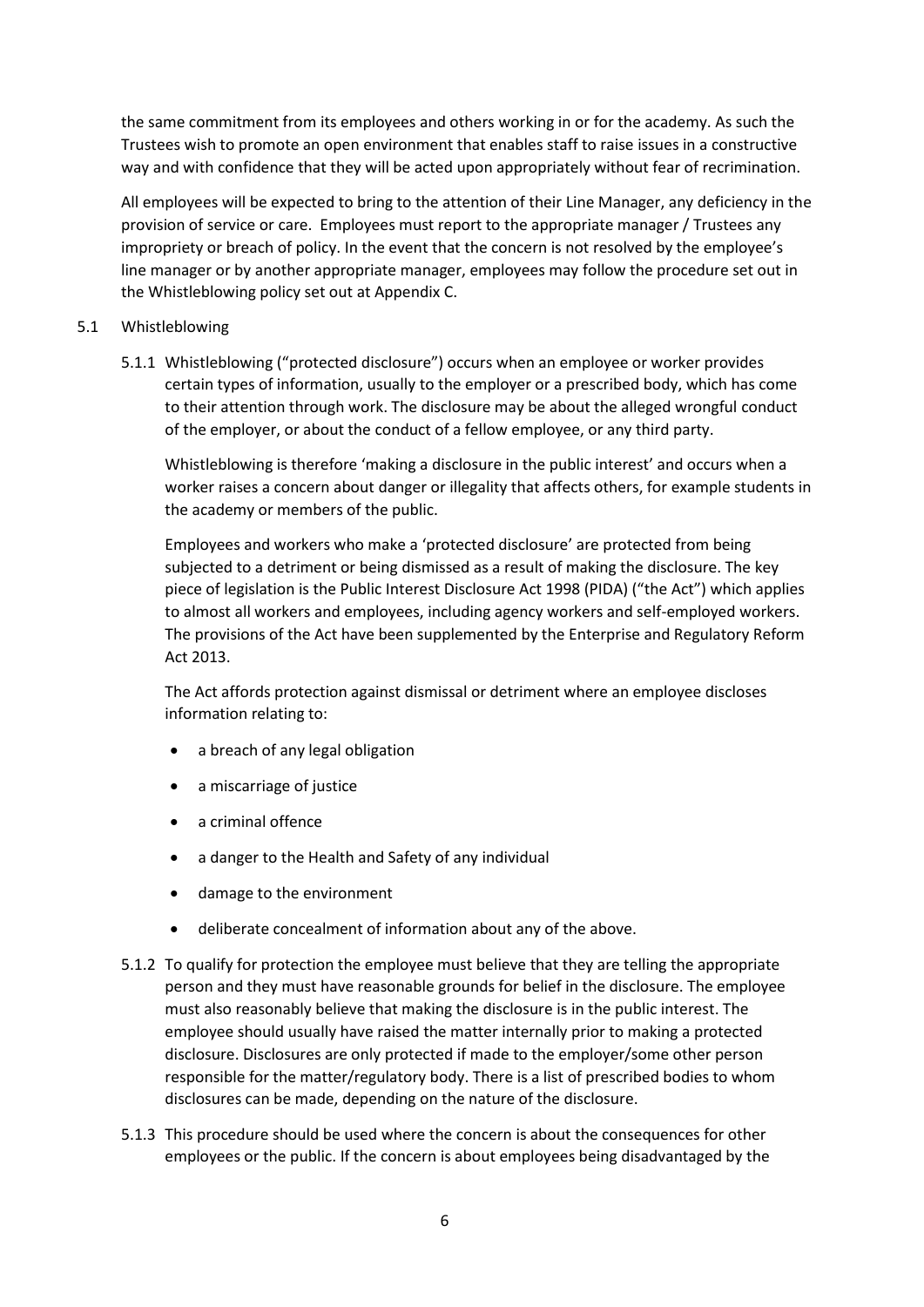action or failure to take action of others, then that should be pursued through the academy grievance procedure.

5.1.4 In all cases employees may wish to seek advice from their professional association / trade union before making a protected disclosure. Further details on the Whistleblowing procedure can be found in Appendix C.

# **6. Confidentiality**

Working in the academy environment means having access, in a variety of ways, to information that must be regarded as confidential. As a general rule, all information received in the course of employment or whilst being engaged by the academy, no matter how it is received, should be regarded as sensitive and confidential. Employees should use their discretion regarding these matters, and should seek further advice from their line manager or the Executive Principal, as appropriate.

All workers and volunteers must be aware that they may be obliged to disclose information relating to child protection issues and should make it clear to the individual either that confidentiality cannot be guaranteed and/or decline to receive the information and direct them to a more appropriate colleague.

6.1. Discussions outside work

Employees should have regard to potential difficulties which may arise as a result of discussions outside work. While it is natural to talk about work at home or socially, employees should be cautious about discussing specific and sensitive matters and should take steps to ensure that information is not passed on. Employees should be particularly aware that many people will have a direct interest in the Academy and even the closest of friends may inadvertently use information gleaned through casual discussion. In particular, employees need to understand the implications of discussions on social networking sites (see section 8).

- 6.2. Types of confidential information
	- 6.2.1 Information that is regarded as confidential can relate to a variety of people e.g. students, parents/carers, employees, casual and agency workers, Trustees or job applicants and a variety of matters, for example, personal information, conduct and performance, health, pay, internal minutes etc.
	- 6.2.2 Confidential information can take various forms and be held and transmitted in a variety of ways e.g. manual records (files, reports, notes), computerised records and disks, telephone calls, face-to-face, fax, email, intranet/internet.
	- 6.2.3 The methods of acquiring information can also vary. Individuals and groups may become aware of confidential information in the following ways:
		- access is gained as part of the employee's day to day work
		- information is supplied openly by an external third party
		- employees may inadvertently become aware of information.

# 6.3. Sharing Information

While it is often necessary to share such information, in doing so, employees should consider the following key points: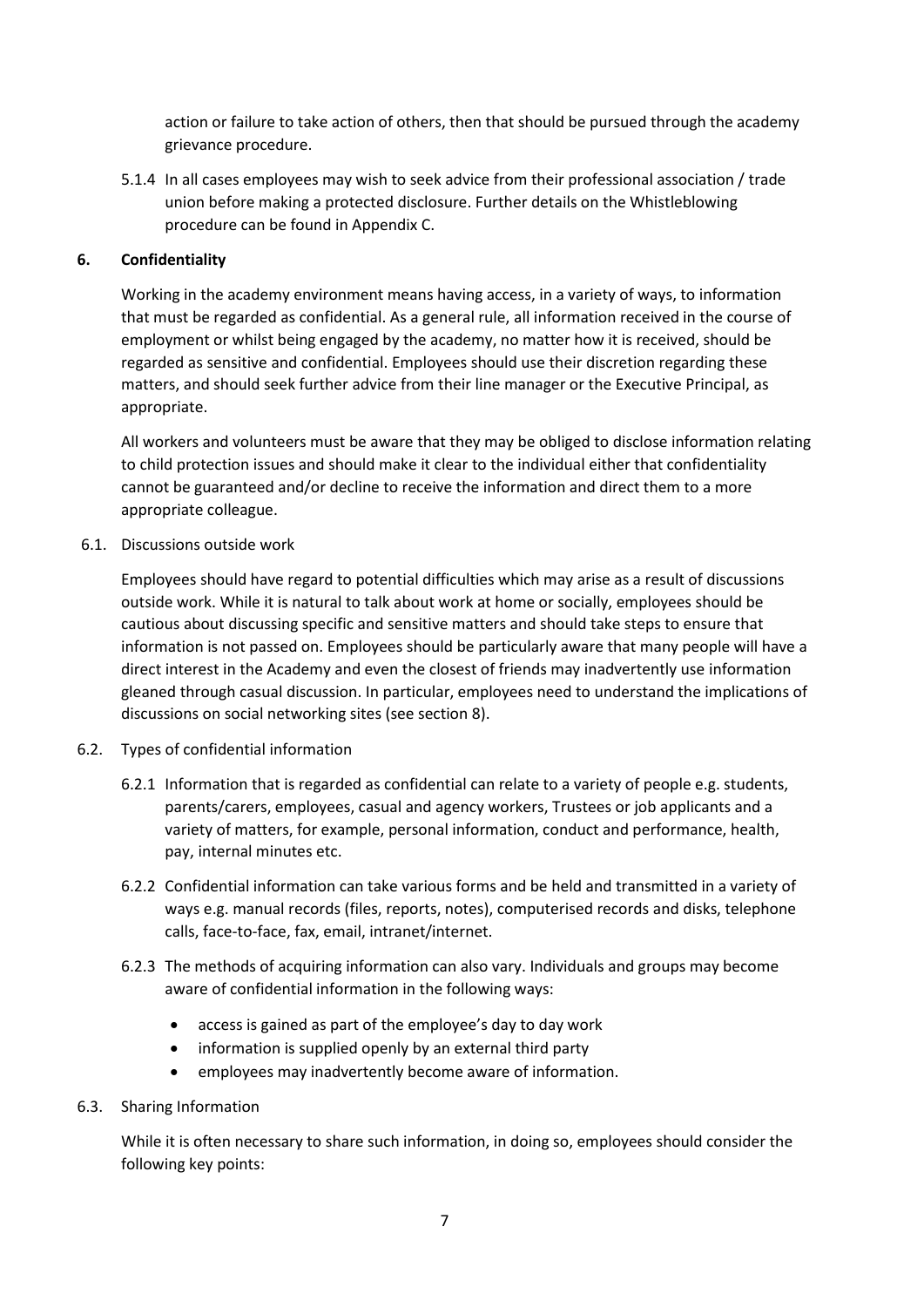The nature of the information:

- how sensitive is the information?
- how did it come to your attention?

The appropriate audience:

- who does the information need to be shared with?
- for what purpose?
- who is the information being copied to? and why?
- does restriction of access need to be passed on to your audience?
- the most appropriate method of communication e.g. verbal, written, email, in person
- the potential consequences of inappropriate communication
- it is also an individual employee's responsibility to safeguard sensitive information in their possession.
- 6.3.1 Within the course of daily operation, information related to the academy or those connected with it, may be requested by, supplied by, or passed to a range of people. This might include internal colleagues, students, Trustees, trade unions, parents/carers, the local authority, Dept. of Education and contractors.
- 6.3.2 Clearly, the sensitivity of the information will be partly dependent upon the recipient/supplier and the manner in which it is transferred.
- 6.3.3 Particular responsibilities are:
	- personal (e.g. home addresses and telephone numbers) and work-related information (e.g. salary details, medical details) relating to individuals, should not be disclosed to third parties except where the individual has given their express permission (e.g. where they are key holders) or where this is necessary to the particular work being undertaken, e.g. it is necessary for an individual to be written to
	- if someone requesting information is not known to the academy, particularly in the case of telephone calls, his/her identity and the legitimacy of his/her request should be verified by calling them back. A person with a genuine reason for seeking information will never mind this safety measure. It is a requirement under the Data Protection Act 2018 that action is taken to ensure the validity of any caller even if they state they have a statutory right to the information requested.
	- wherever possible requests for information should be made in writing
	- the same principle applies when sending emails and faxes. Employees should always check that the information is going to the correct person and is marked confidential where appropriate
	- being known as an employee of the academy may mean being asked for information, for instance, by parents/carers about a member of staff who is off sick. Although this can be awkward, parents/carers must be informed that employees are unable to discuss confidential matters. Persistent enquiries should be referred to the line manager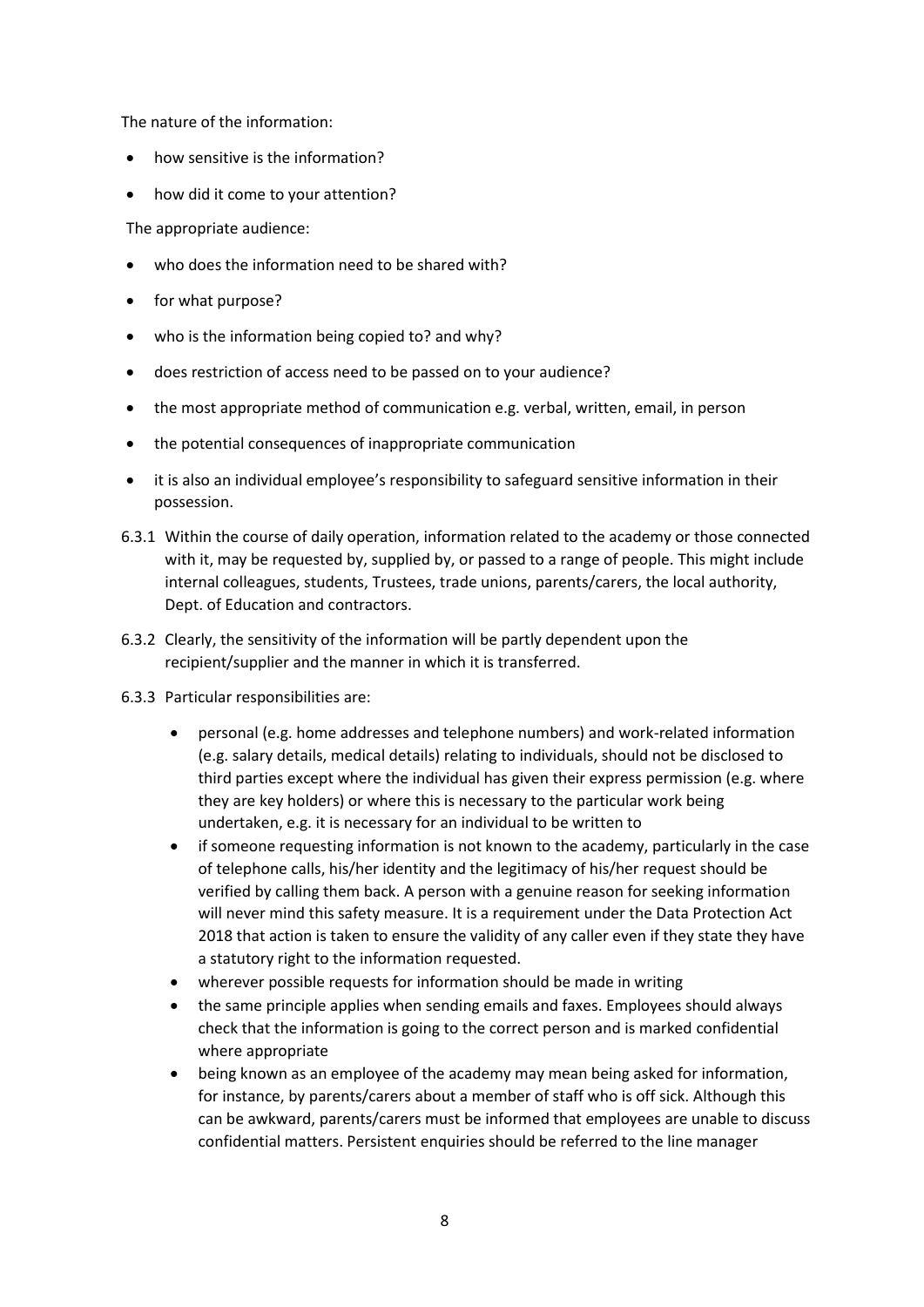- the Data Protection Act 2018 refers to the principle of third party confidentiality. Information relating to, or provided by, a third party should not be released without the written consent of the third party or unless an 'order for disclosure' is made by a court of competent jurisdiction.
- 6.4. Responsibility of employees in possession of sensitive information
	- 6.4.1 Employees have a responsibility to make sure sensitive information is used and stored securely.

They should:

- make sure filing cabinets are kept locked when unattended
- make sure sensitive information is not left on desks or the photocopier/fax/printer
- make sure papers are not left lying around at home or in the car. If confidential materials or paperwork are taken away from the academy, precautions must be taken to ensure they are not accessible to third parties
- make sure appropriate steps are taken to keep track of files which are on loan or being worked on i.e. a record of the date sent and the recipient's name and position
- make sure, if it is necessary to supply personal files through the external mail, these are sent recorded delivery
- make sure copies of faxes and emails are stored securely
- make sure steps are taken to ensure that private/confidential telephone calls/conversations are not overheard
- make sure meetings where sensitive or confidential information is being discussed are held in a secure environment
- make sure confidential paperwork is disposed of correctly either by shredding or using the confidential waste facility
- make sure personal data is not used for training or demonstration purposes where fictional data can be used
- make sure line managers comply with the procedures for the storage and sharing of information relating to individuals' performance management reviews.
- 6.4.2 Employees have a responsibility to make sure computer data is used and stored securely. They should:
	- make sure computer data is not left exposed to others' view when unattended, or when using computers for sensitive data where other employees may have sight of such data – screen savers should be used where appropriate
	- make sure machines are switched off when leaving the office
	- passwords must not be disclosed to other colleagues unless authorised by an appropriate manager or required by the academy (see 7.3 below)
	- make sure sensitive data is not stored on public folders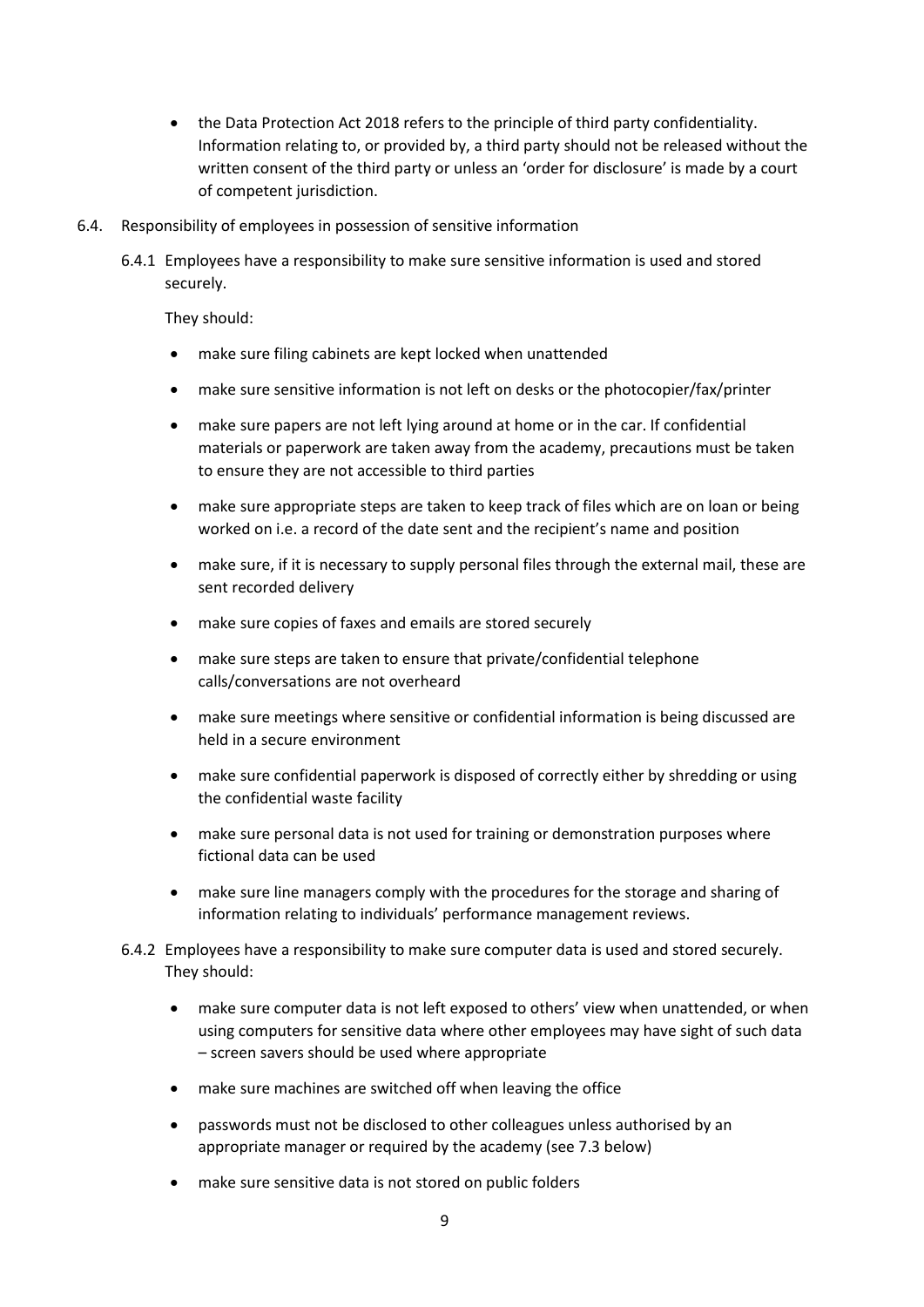- staff should be familiar with the security of email/internet systems
- make sure computer discs are wiped clean correctly before being reused
- make sure any user IDs and passwords remain confidential unless express permission has been given by management to disclose them
- computer files should be backed up regularly and not solely saved to the hard drive.

### 6.5 Disclosure of Information

- 6.5.1 Both during and on leaving the employment of the Trustees employees must not divulge information of a confidential, sensitive or commercial nature gained during the course of employment for purposes detrimental to the interests of the Trustees or its employees. In the case of any commercially sensitive information the condition applies for a period of 12 months after leaving employment.
- 6.5.2 If during the course or as a result of employment an employee invents or designs anything which has some connection with the work, details of the invention or design must not be disclosed to anybody until the matter has been reported to the Executive Principal and permission has been given. The right to register the design or patent the invention may be lost by a premature disclosure of its nature and as a result personal interest or that of the Trustees might be prejudiced.

### 6.6 Preserving anonymity

- 6.6.1 In the event of an allegation against a teacher employed or engaged by the academy made by a student at the same academy, the academy has a duty to act in accordance with the provisions of the Education Act 2011. These provisions contain reporting restrictions preventing the publication of any material which could lead to the identification of a teacher. All employees and individuals engaged by the academy must ensure they preserve anonymity in such cases and must not publish any material in breach of these provisions. Any employee or individual engaged by the academy who publishes material which could lead to the identification of the employee who is the subject of an allegation of this kind may be subject to disciplinary action, up to and including dismissal.
- 6.6.2 For the purposes of these provisions, "publication" includes any speech, writing, relevant programme or other communication in whatever form, which is addressed to the public at large or any section of the public. For the avoidance of doubt, this includes publishing details of an allegation or other information on a social networking site which could lead to the identification of the teacher.

Such restrictions cease to apply where a teacher waives their rights by giving written consent or by going public themselves.

### 6.7. Media queries

6.7.1 Employees should not respond to media queries on behalf of the academy under any circumstances. All media queries should be referred immediately to the Executive Principal.

### **7. Use of computers, email and the internet**

The email system and the internet/intranet can be extremely valuable tools in an educational context, encouraging the development of communication skills, and transforming the learning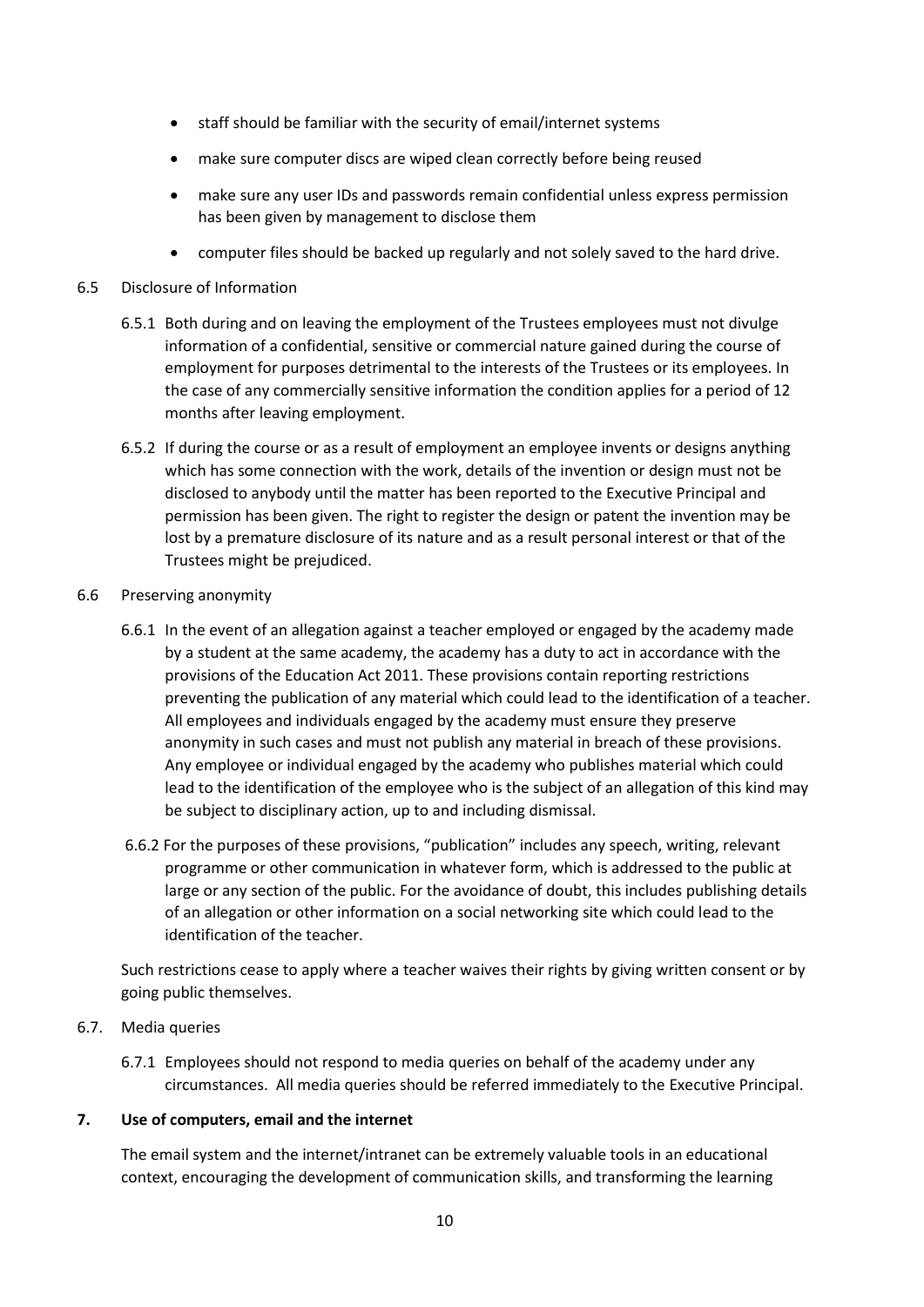process by opening up possibilities that, conventionally, would be impossible to achieve. The use of electronic mail as a medium for paper mail replacement and as a means of enhancing communications is encouraged.

Those using the academy's electronic mail services and/or the internet are expected to do so responsibly and to comply with all applicable laws, policies and procedures, and with normal standards of professional and personal courtesy and conduct.

Those using their own personal computer or equipment for academy purposes must only do so where this has been authorised by management. Whilst using their own computer for academy purposes, employees must do so responsibly and to comply with all applicable laws, policies and procedures, including the provisions set out in this Code. Employees should not bring their own computer or equipment onto academy premises unless this has been specifically authorised by an appropriate manager. In such circumstances, the computer/equipment must be kept securely and security protected so that it cannot be accessed by students at the academy.

Computers and laptops loaned to employees by the academy are provided to support their professional responsibilities and employees must notify their employer of any significant personal use (see 7.1 below). Reasonable access and use of the internet/intranet and email facilities is also available to recognised representatives of professional associations' i.e. union officers.

Employees must not use academy equipment or property for personal gain or fraudulent, malicious, illegal, libellous, immoral, dangerous, offensive purposes. Employees should not undertake IT related activities that are contrary to the academy's policies or business interests including accessing, downloading, storing, creating, copying or distributing offensive material (this includes but is not limited to pornographic, sexual, violent or criminal content and racist, sexist, or otherwise discriminatory material).

All forms of chain mail are unacceptable and the transmission of user names, passwords or other information related to the security of the academy's computers is not permitted.

### 7.1 Personal Use

- 7.1.1 The academy's e-mail and internet service may be used for incidental personal purposes, with the approval of the line manager, provided that it:
	- does not interfere with the academy's operation of computing facilities or email services
	- does not interfere with the user's employment or other obligations to the academy
	- does not interfere with the performance of professional duties
	- is of a reasonable duration and frequency
	- is performed in non-work time
	- does not over burden the system or create any additional expense to the academy
	- does not bring the academy and its employees into disrepute.

Such use must not be for:

- unlawful activities
- commercial purposes not under the auspices of the academy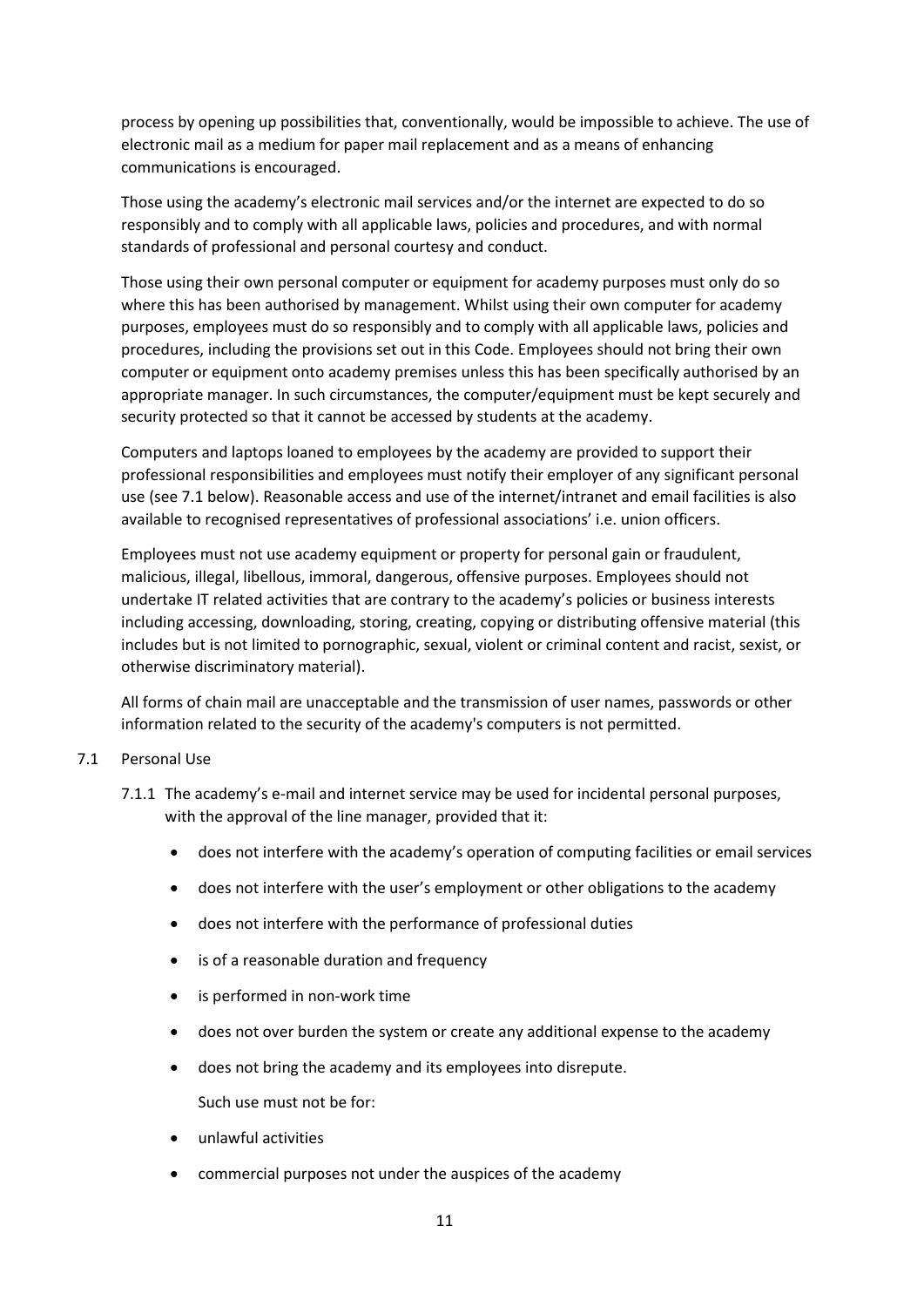- personal financial gain
- personal use that is inconsistent of other academy policies or guidelines.

If an employee fails to meet these conditions for personal use, their rights to use equipment may be withdrawn. If an employee fails to follow this policy and other supporting procedures, this could result in disciplinary action.

7.1.2 Use of email and internet at home

Access to the internet from an employee's home using a academy owned computer or through academy owned connections must adhere to all the policies that apply to their use. Family members or other non-employees must not be allowed to access the academy's computer system or use the academy's computer facilities, without the formal agreement of their line manager.

### 7.2 Security

- 7.2.1 The academy follows sound professional practices to secure email records, data and system programmes under its control. As with standard paper based mail systems, confidentiality of email cannot be 100% assured. Consequently, users should consider the risks when transmitting highly confidential or sensitive information and use the appropriate level of security measure.
- 7.2.2 Enhancement of the base level security to a higher or intermediate level can be achieved by the use of passwords for confidential files. It should be remembered emails forwarded from another individual can be amended by the forwarder. This possibility should be considered before acting on any such mail.
- 7.2.3 In order to effectively manage the email system, the following should be adhered to:
	- open mailboxes must not be left unattended
	- care should be taken about the content of an email as it has the same standing as a memo or letter. Both the individual who sent the message and/or the academy can be sued for libel
	- reporting immediately to IT units when a virus is suspected in an email.

### 7.3. Privacy

- 7.3.1 The academy respects users' privacy. Email content will not be routinely inspected or monitored, nor content disclosed without the originator's consent. However, under the following circumstances such action may be required:
	- when required by law
	- if there is a substantiated reason to believe that a breach of the law or academy's policy has taken place
	- when there is an emergency or compelling circumstances.
- 7.3.2 The academy reserves the right, at its discretion, to review any employee's electronic files and messages to the extent necessary to ensure electronic media and services are being used in compliance with the law, this policy and other policies. Employees will be notified of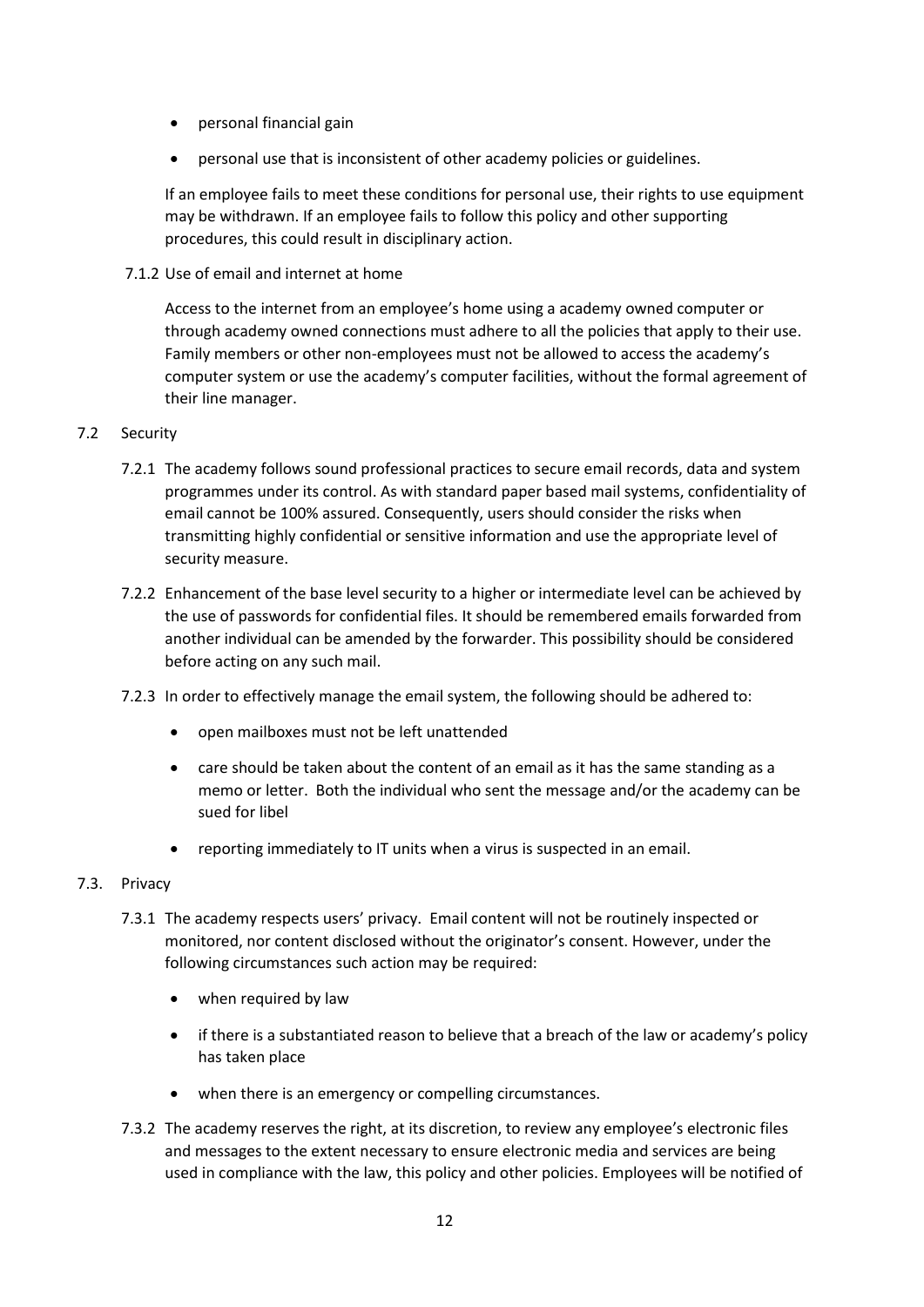any monitoring which will take place and the reason for it. Employees will also be notified of what information will be recorded and retained, and for how long, and who will have access to the information. If monitoring takes place, the academy will also notify employees of how such information will be used, which will include using such information for disciplinary purposes where applicable.

Monitoring will be reasonable and in accordance with Data Protection and Human Rights obligations.

7.3.3 Employees should not have any expectation of privacy to his or her internet usage.

The academy reserves the right to inspect any and all files stored in computers or on the network in order to assure compliance with this policy. Auditors must be given the right of access to any document, information or explanation that they require.

- 7.3.4 Use of the employee's designated personal file area on the network server provides some level of privacy in that it is not readily accessible by other members of staff. These file areas will however be monitored to ensure adherence to policies and to the law. The employee's personal file area is disk space on the central computer allocated to that particular employee. Because it is not readily accessible to colleagues it should not be used for the storage of documents or other data that should be open and available to the whole staff or wider academy community.
- 7.3.5 Managers will not routinely have access to an employee's personal file area. However, management information on usage size of drives or a report outlining the amount of information held on an individual's personal file area will be made available from time to time.
- 7.4. Email/IT Protocol
	- 7.4.1 Users must:
		- respond to emails in a timely and appropriate fashion. The system is designed for speedy communication. If urgent, the email requires a prompt response, otherwise a response should be sent within a reasonable timeframe according to the nature of the enquiry
		- not use anonymous mailing services to conceal identity when mailing through the Internet, falsify e-mails to make them appear to originate from someone else, or provide false information to any Internet service which requests name, e-mail address or other details
		- not abuse others (known as 'flaming'), even in response to abuse directed at themselves
		- not use electronic media and services in a manner that is likely to cause network congestion or significantly hamper the ability of other people to access and use the system
		- not use, transfer or tamper with other people's accounts and files
		- not use their own equipment to connect to the academy's network unless specifically permitted to do so and the equipment meets appropriate security and other standards. Under no circumstances is personal equipment containing inappropriate images or links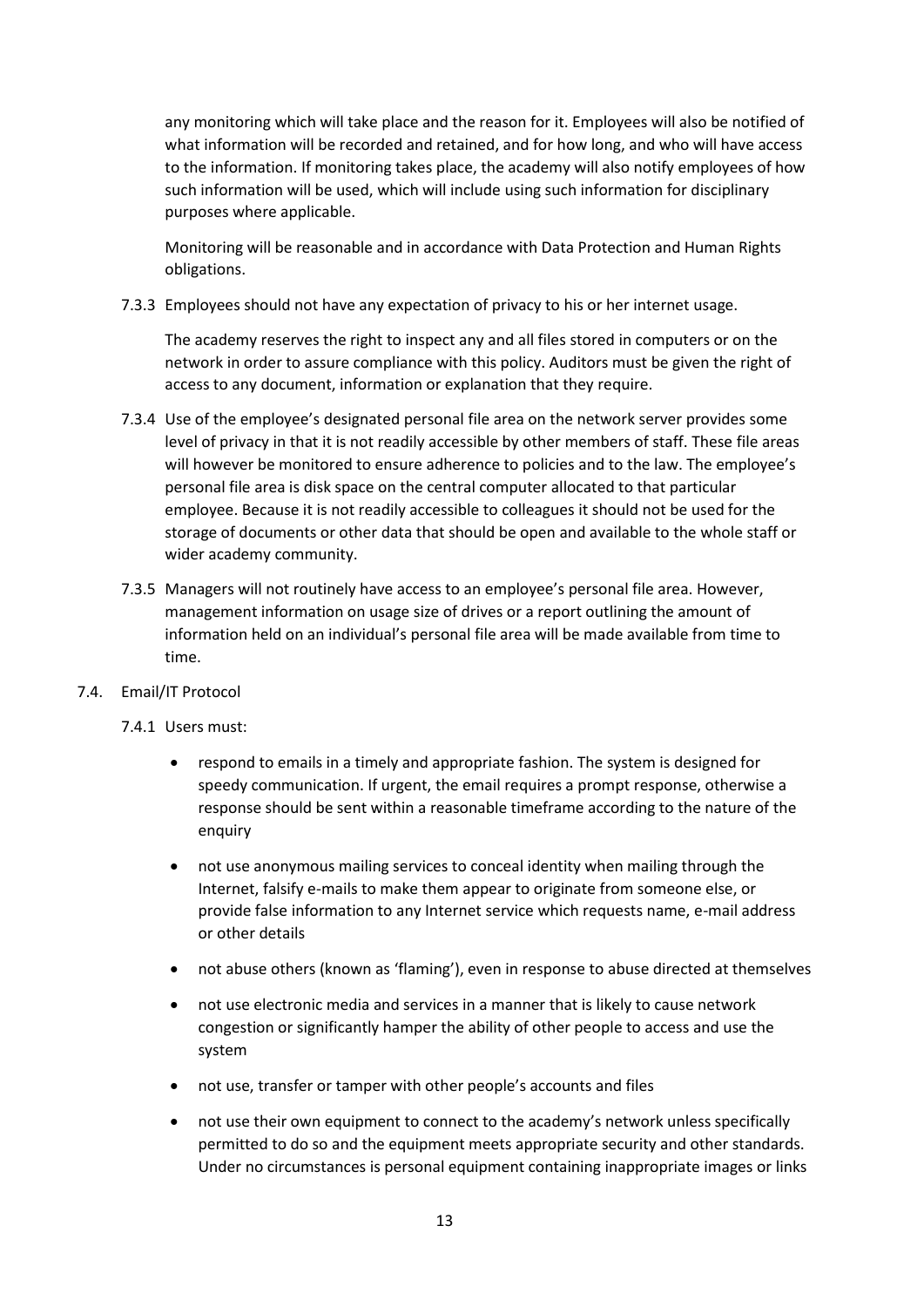to them, to be brought into the workplace. This will raise serious concerns about the suitability of the adult to continue to work in an academy or with children

- ensure that students are not exposed to any inappropriate images or web links whether on academy owned computers or on their own computer/equipment used for academy purposes (where this has been authorised). The academy and all adults need to ensure that internet equipment used by children have the appropriate controls with regards to access. E.g. personal passwords should be kept confidential
- not store sensitive or confidential data on their own equipment this extends to personal cameras, mobile phones and other similar devices
- use unsecured disks/memory sticks (all disks/memory sticks used must be encrypted and/or password protected)
- respect all copyrights and cannot copy, retrieve, modify or forward copyrighted materials except as permitted by the copyright owner
- not use the internet/intranet facilities or equipment to deliberately propagate any virus, worm, Trojan horse or any such other programme that is harmful to normal computer operations.

If a user finds themselves connected accidentally to a site that contains sexually explicit or offensive material, they must disconnect from that site immediately. Such unintentional access to inappropriate internet sites must be reported immediately to their line manager. Any failure to report such access may result in disciplinary action.

- 7.4.2 Except in cases in which explicit authorisation has been granted by an appropriate manager, employees are prohibited from engaging in, or attempting to engage in:
	- monitoring or intercepting the files or electronic communications of other employees or third parties
	- hacking or obtaining access to systems or accounts they are not authorised to use
	- using other people's log-ins or passwords
	- breaching, testing, or monitoring computer or network security measures
	- interfering with other people's work or computing facilities
	- sending mass e-mails without consultation with the Executive Principal. Global sends (send to everybody in the Global address book) are prohibited.

### 7.5. Data Protection

7.5.1 The Data Protection Act 2018 prohibits the disclosure of personal data except in accordance with the principles of the Act. This prohibition applies to e-mail in the same way as to other media. Information gathered on the basis that it would be seen by specified employees must not be given to a wider audience. In accordance with the provisions of Article 8 of the European Convention on Human Rights, the academy respects the right to privacy for employees who use IT equipment but does not offer any guarantee of privacy to employees using IT equipment for private purposes.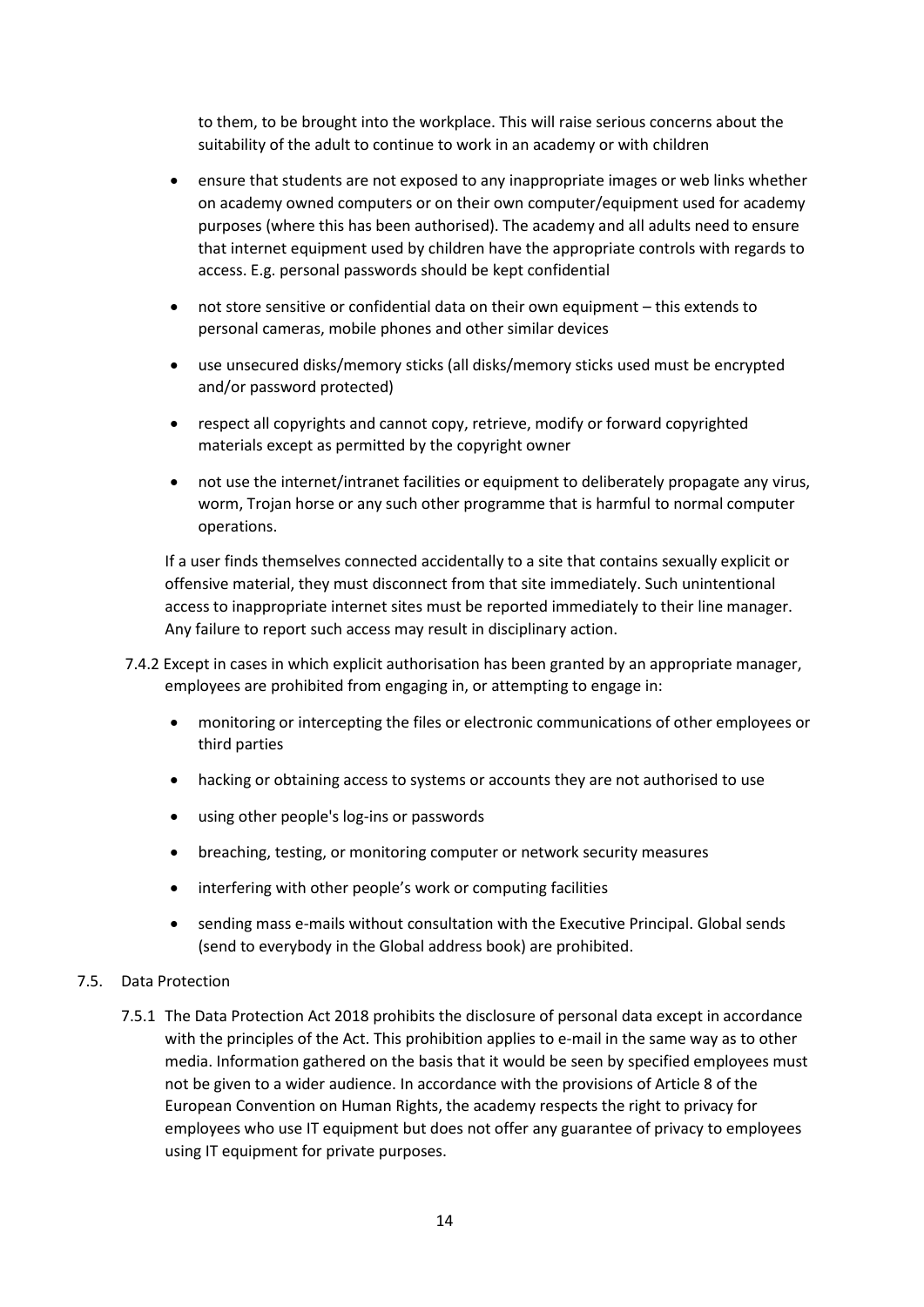- 7.5.2 As data controller, the academy has responsibility for any data processed or stored on any of its equipment. Any employee monitoring will be carried out in accordance with the principles contained in the Code of Practice issued by the Information Commissioner under the provisions of the Data Protection Act 2018.
- 7.5.3 In order to comply with its duties under the Human Rights Act 1998, the academy is required to show that it has acted proportionately, i.e. are not going beyond what is necessary to deal with the abuse and that the need to investigate outweighs the individual's rights to privacy, taking into account the academy's wider interests. In drawing up and operating this policy the academy recognises that the need for any monitoring must be reasonable and proportionate.
- 7.5.4 Auditors (internal or external) are able to monitor the use of the academy's IT equipment and the storage of data. They are nevertheless bound by the provisions of the Human Rights Act 1998, the Data Protection Act 2018, associated codes of practice and other statutory provisions and guidance, including the Regulation of Investigatory Powers Act 2016 in respect of any activity that could be classed as directed surveillance.

### **8. Social Networking**

The purpose of this policy is to ensure:

- that the academy is not exposed to legal and governance risks
- that the reputation of the academy is not adversely affected
- that users are able to clearly distinguish where information has been provided via social networking applications, that it is legitimately representative of the academy
- protocols to be applied where employees are contributing in an official capacity to social networking applications provided by external organisations.

Social networking applications include but are not limited to:

- blogs i.e. blogger
- Online discussion forums, for example Facebook, Bebo, Myspace
- Media sharing services for example YouTube
- Professional networking sites, for example Linked In
- 'Micro-blogging' application for example Twitter.
- 8.1 Access to Social Networking Sites

The following permissions are given in respect of social networking applications:

Restricted access for work purposes only, where explicit permission has been given by the Executive Principal.

8.2 Academy managed social networking sites

This may include internal forums for staff and outward facing forums for academy activities/clubs etc.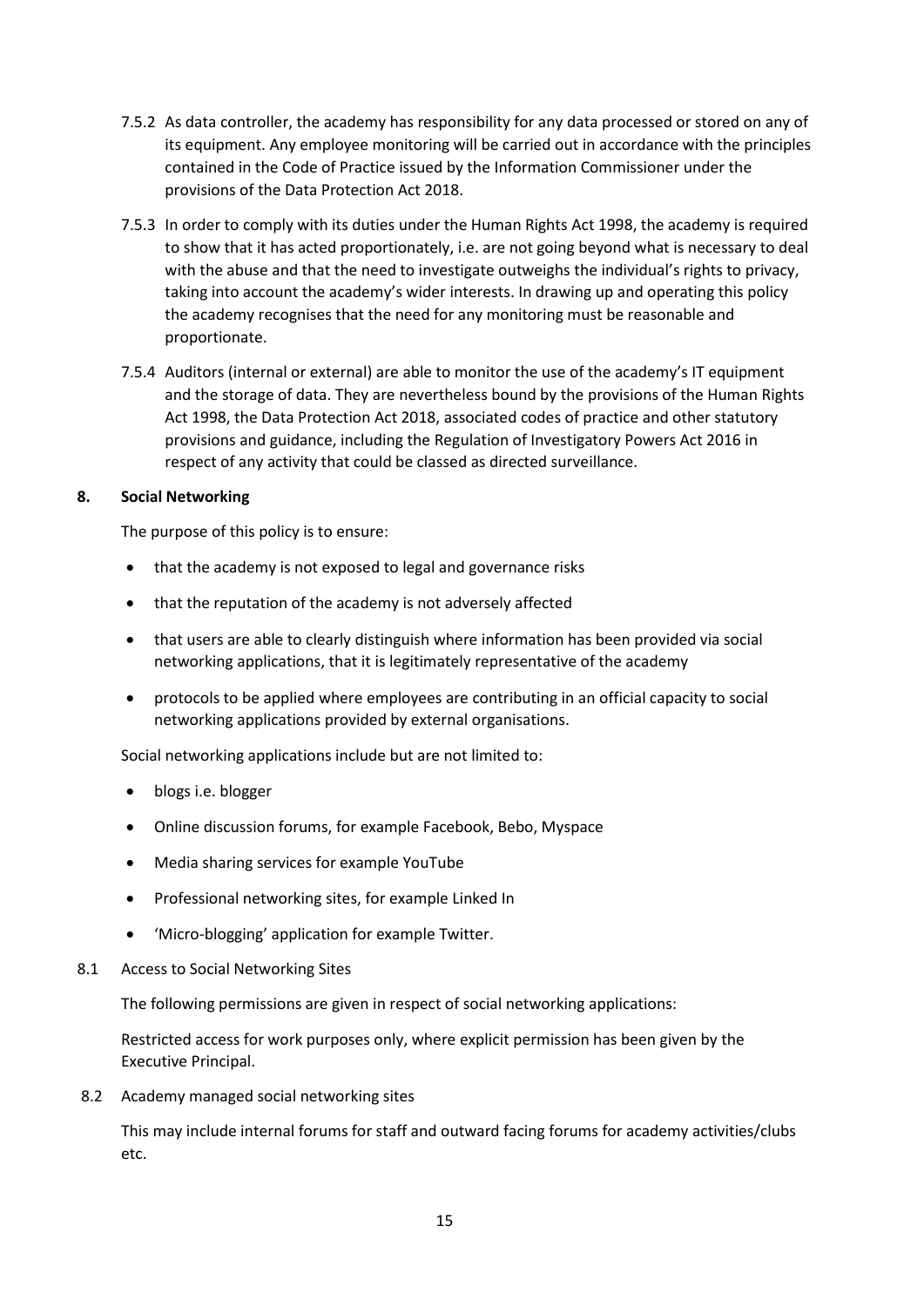It is important to ensure that employees, members of the public and other users of online services know when a social networking application is being used for official academy/ purposes. To assist with this, all employees must adhere to the following requirements:

- only use an official (i.e. not personal) email addresses for user accounts which will be used for official purposes
- appropriate feedback and complaints information must be published in a prominent place which is easily accessible to other users
- the academy's logo and other branding elements should be used where appropriate to indicate the academy's support. The academy's logo should not be used on social networking applications which are unrelated to or are not representative of the academy's official position
- employees should identify themselves as their official position held within the academy on social networking applications. eg through providing additional information on user profiles
- employees should ensure that any contributions on any social networking application they make are professional and uphold the reputation of the academy– the general rules on internet/email apply
- employees should not spend an unreasonable or disproportionate amount of time during the working day developing, maintaining or using sites
- employees must not promote or comment on personal, political, religious or other matters
- employees should be aware that sites will be monitored.
- 8.3 Personal social networking sites

All employees of the academy, individuals engaged by the academy or individuals acting on behalf of the academy from third party organisations should bear in mind that information they share through social networking applications, even if they are on private spaces, may still be the subject of actions for breach of contract, breach of copyright, defamation, breach of data protection, breach of confidentiality, intellectual property rights and other claims for damages. Employees must therefore not publish any content on such sites that is inappropriate or may lead to a claim, including but not limited to material of an illegal, sexual or offensive nature that may bring the academy or the local authority into disrepute (see Appendix B for examples of such content).

Employees using social networking sites must also operate at all times in line with the academy's Equality and Diversity policy, failure to do so may lead to disciplinary action, up to and including dismissal.

Social networking applications include, but are not limited to, public facing applications such as open discussion forums and internally-facing applications, (i.e. e-folio) regardless of whether they are hosted on academy networks or not. The academy expects that users of social networking applications will always exercise due consideration for the rights of others and that users will act strictly in accordance with the terms of use set out in this code.

Any communications or content published on a social networking site which is open to public view, may be seen by members of the academy community. Employees hold positions of responsibility and are viewed as such in the public domain. Inappropriate usage of social networking sites by employees can have a major impact on the employment relationship. Any posting that causes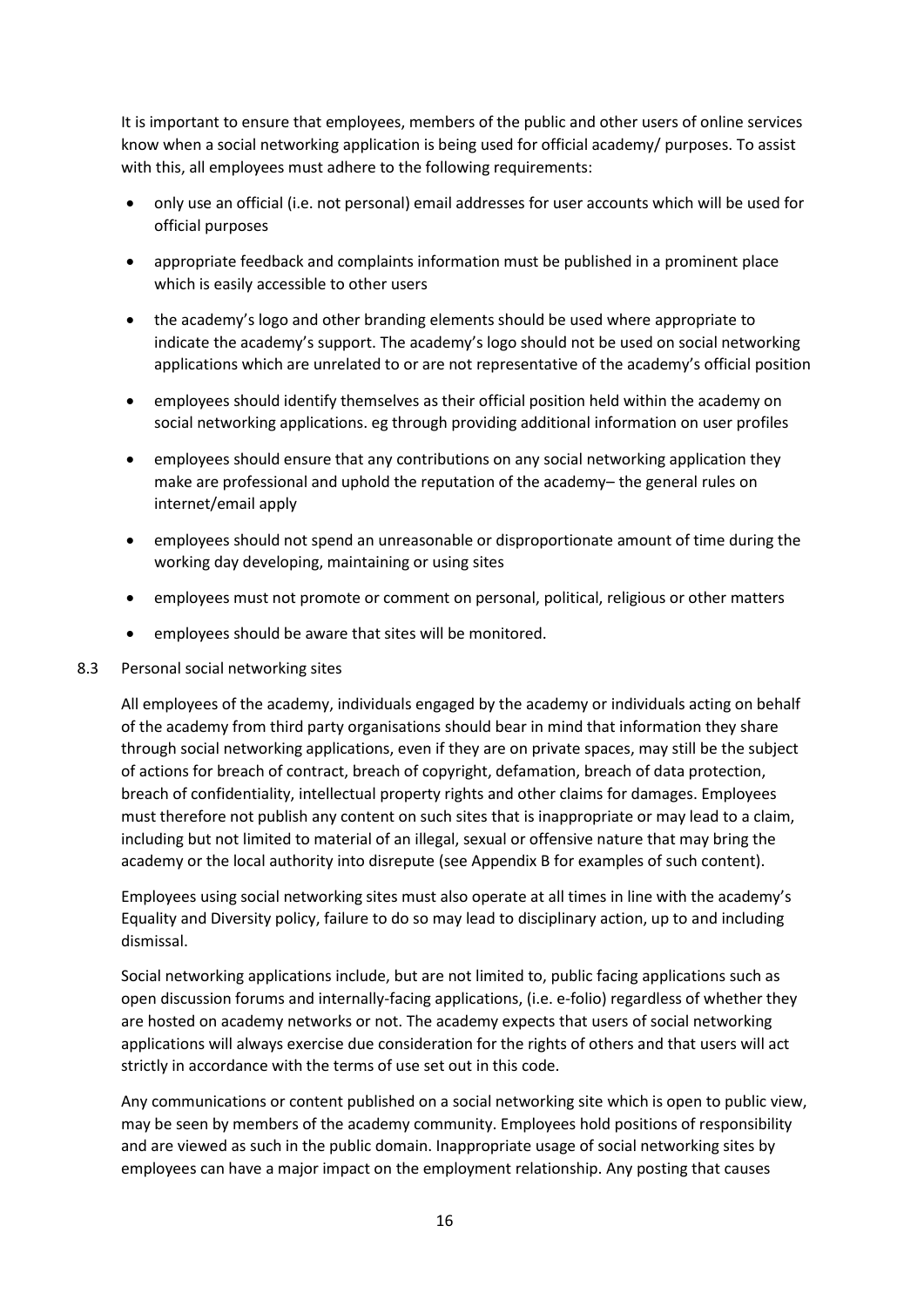damage to the academy, any of its employees or any third party's reputation may amount to misconduct or gross misconduct which could result in disciplinary action, up to and including dismissal. Employees must not use social networking sites for actions that would put other employees in breach of this policy.

Employees should not use personal sites for any professional activity or in an abusive or malicious manner. The academy reserves the right to require the closure of any applications or removal of content published by employees which may adversely affect the reputation of the academy or put it at risk of legal action.

#### 8.3.1 Posting inappropriate images

Indecent images of any employee that can be accessed by students, parents/carers or members of the public are totally unacceptable and can lead to child protection issues as well as bringing the academy into disrepute.

#### 8.3.2 Posting inappropriate comments

It is totally unacceptable for any employee to discuss students, parents/carers, work colleagues or any other member of the academy community on any type of social networking site.

Reports about oneself may also impact on the employment relationship for example if an employee is off sick but makes comments on a site to the contrary.

### 8.3.3 Social interaction with students (past and present)

Employees should not engage in conversation with students on any personal social networking sites and should be circumspect in personal network contact with former students, particularly those under the age of 18 years. This would also apply to individuals who are known to be vulnerable adults. Offers of assistance to a student with their studies via any social networking site are inappropriate and also leaves the employee vulnerable to allegations being made. It would be very rare for employees to need to interact with students outside of academy in a social setting and by communicating with them on social networking sites, is tantamount to the same.

Adults should ensure that personal social networking sites are set at private and that students are never listed as approved contacts.

Adults should not use or access social networking sites of students.

### 8.3.4 Making Friends

Employees should be cautious when accepting new people as friends on a social networking site where they are not entirely sure who they are communicating with. Again this may leave employees vulnerable to allegations being made.

### 8.3.5 Political and financial purposes

Social networking sites must not be used for party political purposes or specific campaigning purposes as the local authority is not permitted to publish any material which 'in whole or part appears to affect public support for a political party' (LGA 1986).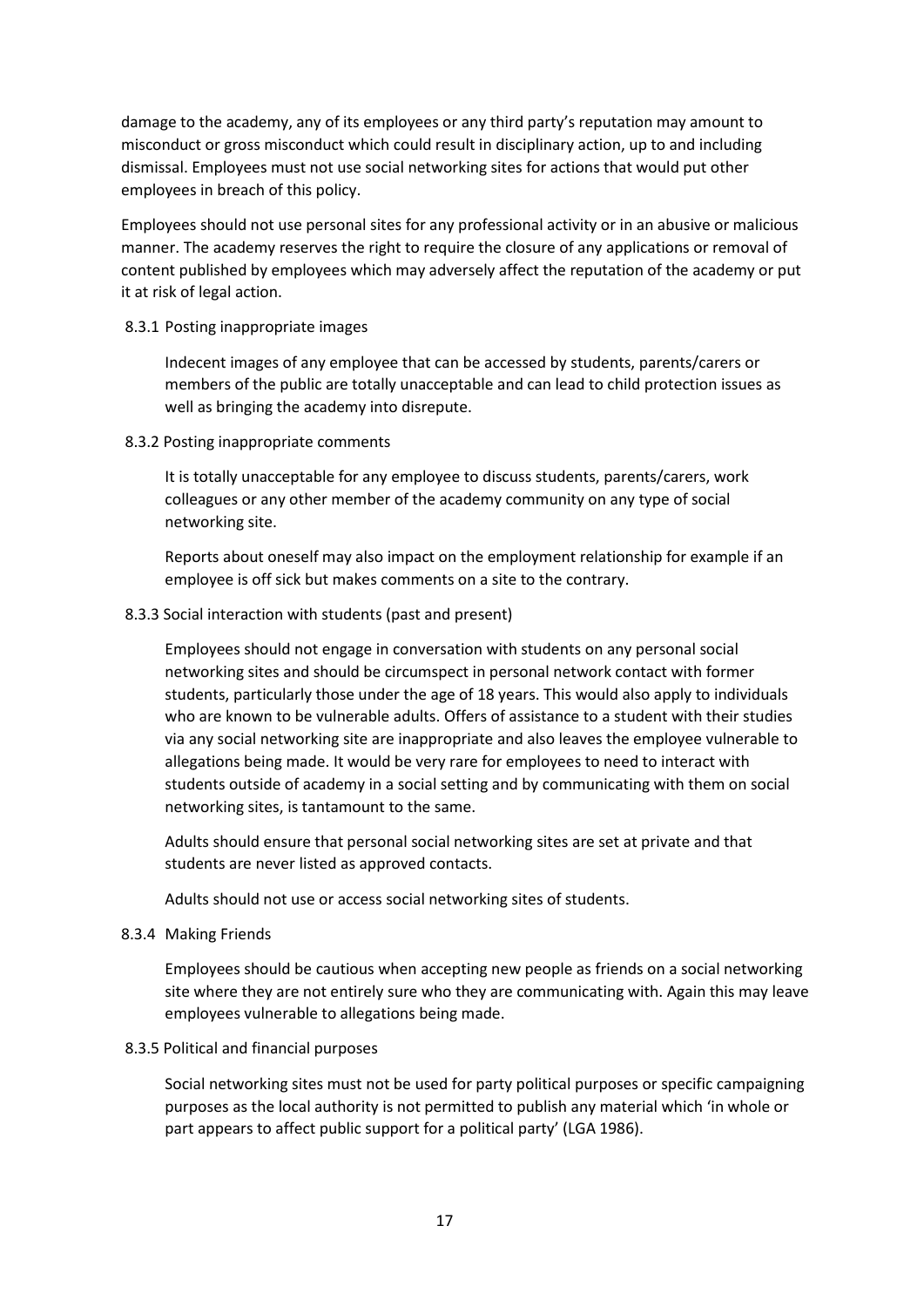Social networking sites must not be used for the promotion of personal financial interests, commercial ventures or personal campaigns.

8.3.6 Reporting breaches of this code

Anyone who becomes aware of inappropriate postings on social networking sites must report it to their line manager straight away. The line manager will then follow the disciplinary procedure where appropriate. If an employee fails to disclose an incident or type of conduct relating to social networking sites, knowing that it is inappropriate and falls within the remit of this code of conduct, then that employee may be subject to disciplinary action up to and including dismissal.

Should an employee become aware of an underage person using social networking sites, (Facebook and Bebo have set it at 13 years and MySpace have set it at 14 years), then they should report this to the site operator and if that child is at their particular academy, then this should also be reported to their line manager.

### 8.4 Cyber bullying

The academy will not tolerate any form of cyber bullying by employees. Any such behaviour will result in disciplinary action, up to and including dismissal. Cyber bullying may include but is not limited to:

- offensive emails including joke emails which may offend other employees
- email threats
- leaving offensive or inappropriate comments on blogs or networking sites
- offensive comments sent by text, email or posted on social networking sites
- sharing another person's details/personal information online without appropriate consent.

Employees who feel they are the subject of cyber bullying must notify their line manager at the earliest opportunity.

# **9. Use of Mobile Telephones**

- 9.1 Employees are required to ensure mobile telephones are used only when necessary during working hours. Phones should be set to either silent or a quiet setting to ensure colleagues are not disturbed. Employees are not permitted to use their mobile telephones when in any classroom setting, unless there are exceptional emergency circumstances. Staff should ensure their phones are stored securely and are not accessible by students at any time.
- 9.2 Employees are not permitted to contact students by telephone, text message or by sending picture messages using their mobile telephone or divulge their telephone number to students under any circumstances or unless given express permission by their line manager.
- 9.3 Employees provided with a mobile telephone to carry out their duties must ensure they only use the mobile telephone for the purposes agreed with their line manager. Any unauthorised usage must be reimbursed to the academy and/or may be the subject of disciplinary action.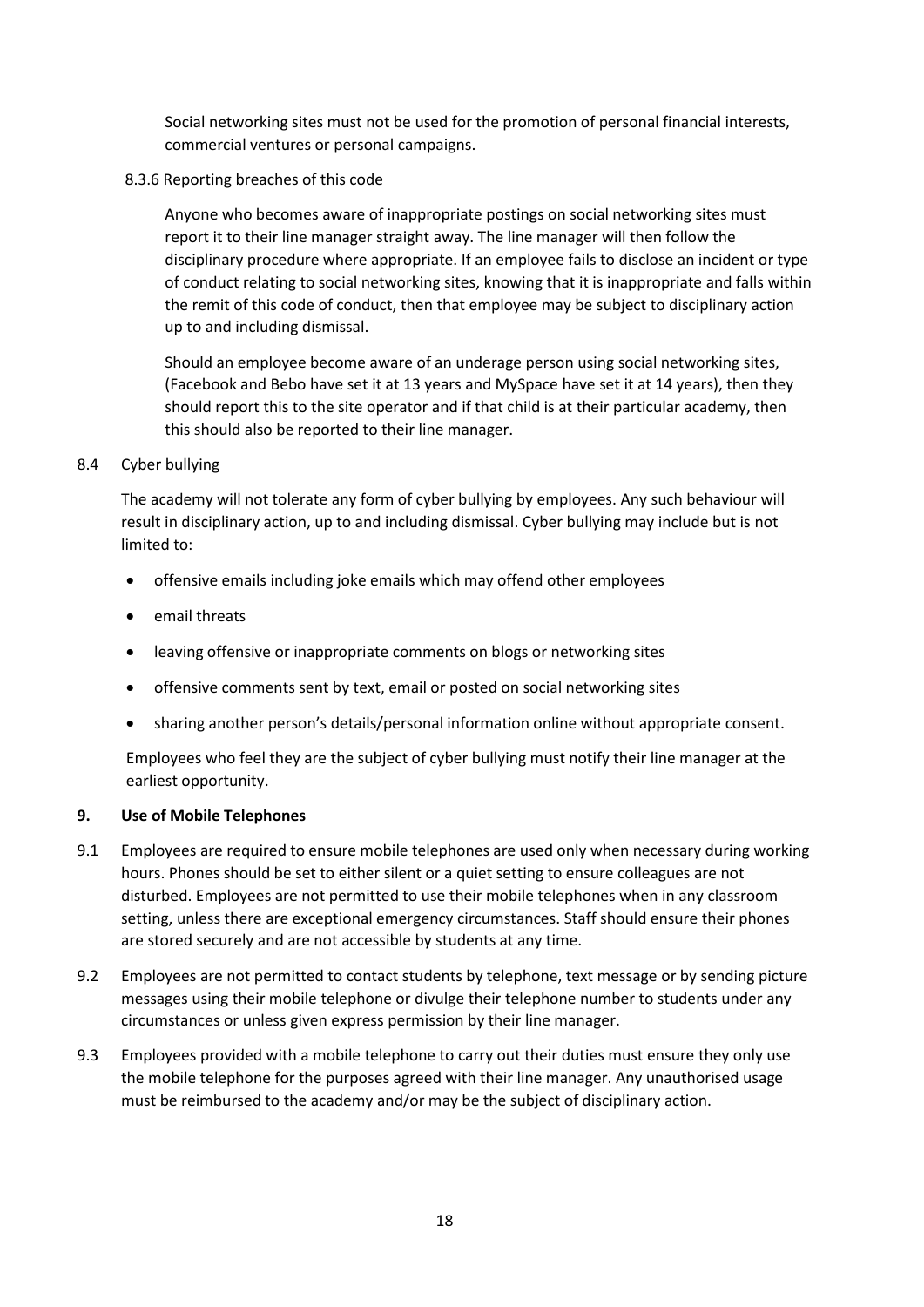#### **10. Relationships**

#### 10.1 Trustee proceedings

There are restrictions on Trustees or persons taking part in proceedings of the Trustees or their committees ("a relevant person") under the Academy Governance (Roles, Procedures and Allowances) Regulations 2013 (Regulation 16 and Schedule 1)

The Regulations require that they must disclose his or her interest, withdraw from the meeting and not vote on the matter in question:

- if there is a conflict of interest between the interests of a relevant person and the interests of the governing body
- where a fair hearing is required and there is reasonable doubt about the relevant person's ability to act impartially
- where they have pecuniary interest, (for example contracts) or if a relative (including spouse) living with them has pecuniary interest.
- 10.2 The community and service users

Employees must always remember their responsibilities in the community they serve and ensure courteous, efficient and impartial service delivery to all groups and individuals within the community as defined by the policies of the Trustees and, where applicable, the local authority.

- 10.3 Contracts
	- 10.3.1 All relationships of a business or private nature with external contractors, or potential contractors, must be made known to the Trustees. Orders and contracts must be in accordance with standing orders and financial regulations of the Academy. No special favour should be shown to businesses run by, for example, friends, partners or relatives in the tendering process. No part of the local community should be discriminated against.
	- 10.3.2 Employees who engage or supervise contractors or have any other official relationship with contractors and have previously had or currently have a relationship in a private or domestic capacity with contractors, must declare that relationship to the academy's Trustees.
- 11. Gifts, Legacies, Bequests and Hospitality

Employees may not accept any gift or legacy from a person intended to benefit from their services (or those whom they supervise) or from any relative without the prior written permission of the Executive Principal/Trustees. Employees may not give any gift to someone from whom they expect to receive any favour in their official capacity.

Hospitality offered to an employee's official capacity should only be accepted if that is part of a genuine business activity. Any such hospitality should be properly authorised and recorded by the Executive Principal/Trustees.

Employees should always consider any particular sensitivity around accepting hospitality from an organisation that may be affected by decisions taken by the Trustees.

Whilst employees may accept gifts of token value such as pens and diaries, they should not accept personal gifts from contractors or outside suppliers.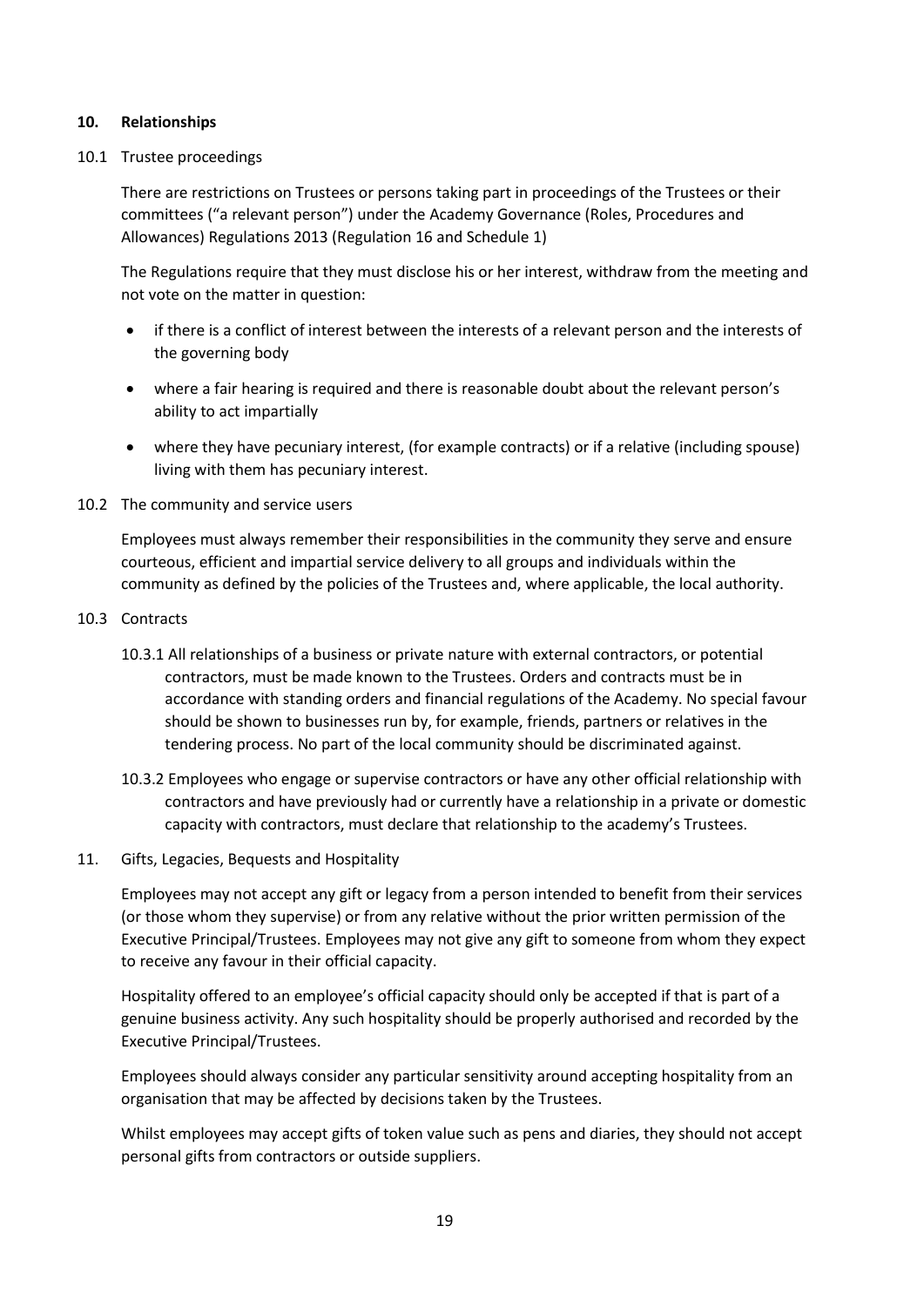Failure to observe these rules will be regarded as gross misconduct. See Appendix A for gifts in respect of students.

12. Close personal relationships at work

Situations arise where relations, or those in other close relationships, may be employed at the academy and it is recognised that close personal relationships can be formed at work.

Close personal relationships are defined as:

- employees who are married, dating or in a partnership or co-habiting arrangement
- immediate family members for example parent, child, sibling, grandparent/child
- other relationships for example extended family (cousins, uncles, in-laws), close friendships, business associates (outside the academy).

Whilst not all such situations where those in close personal relationships work together raise issues of conflict of interest, implications can include:

- effect on trust and confidence
- perception of service users, the public and other employees on professionalism and fairness
- operational issues e.g. working patterns, financial and procurement separation requirements
- conflicting loyalties and breaches of confidentiality and trust.

Open, constructive and confidential discussion between employees and managers is essential to ensure these implications do not occur.

### 12.1. Management

- 12.1.1 It is inappropriate for an employee to line manage or sit on an appointment panel, for those with who they have a close personal relationship. Employees must not be involved in any decisions relating to discipline, promotion or pay adjustment for anyone where there is a close personal relationship. If this was the case, the Executive Principal would need to identify another individual to undertake the particular responsibility, so that a 'conflict of interest' situation is avoided.
- 12.1.2 Any applicants applying for positions are required to disclose on their application form if they:
	- are a relative or partner of, or
	- have a close personal relationship with any employee in the academy.

Applicants are asked to state the name of the person and the relationship. Failure to disclose such a relationship may disqualify the applicant.

- 12.1.3 Employees should discuss confidentiality with the Executive Principal and/or their line manager, any relationships with an applicant.
- 12.1.4 If a close personal relationship is formed between two colleagues in the academy this should be disclosed, in confidence, to the line manager by the employees concerned as this may impact on the conduct of the academy.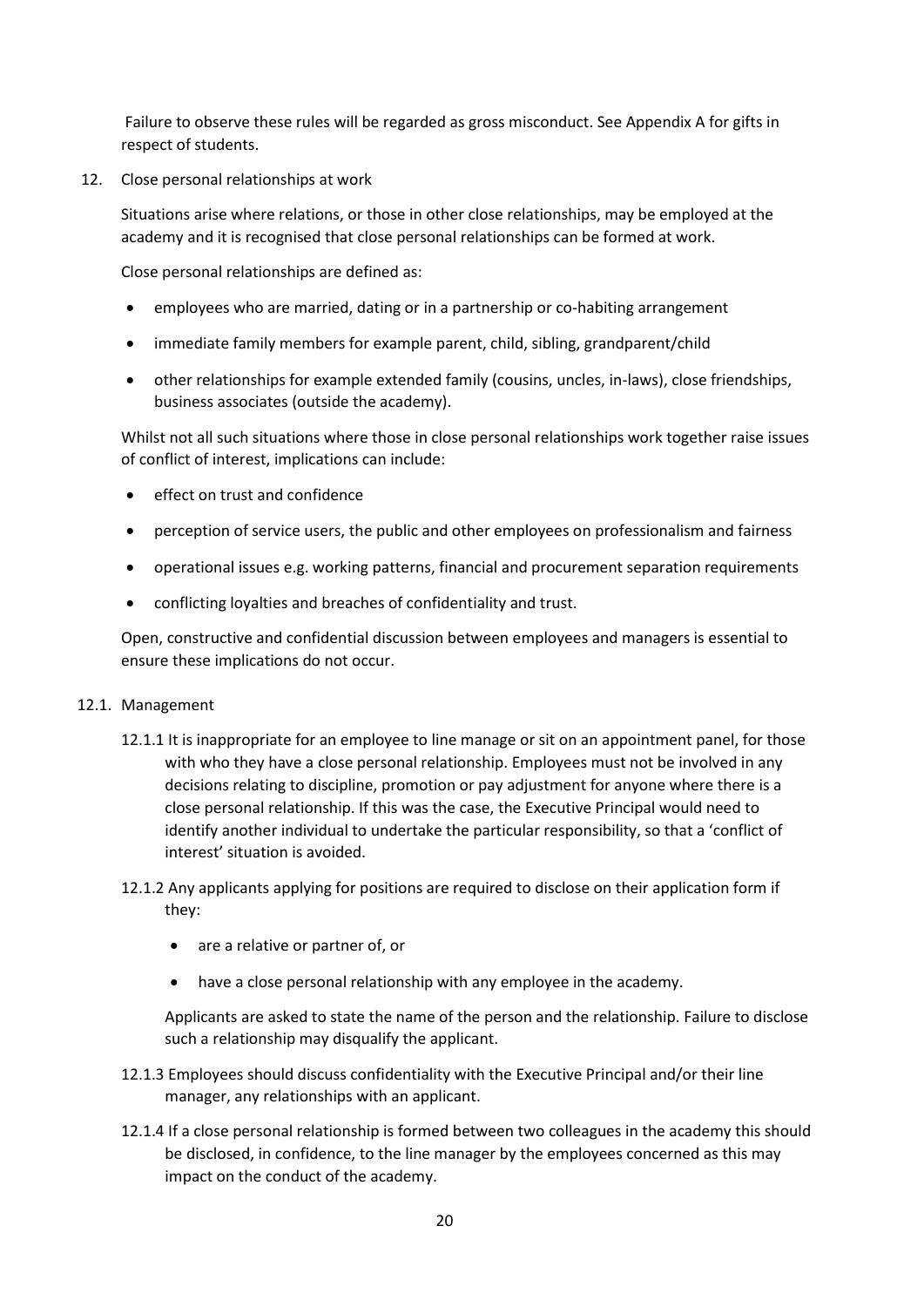12.1.5 It is important to ensure that any approach or actions are not unfair or discriminatory. Nevertheless, it is important to explore, in discussion with the employees concerned, the issues that may arise to ensure these can be managed effectively.

### 12.2. Impact

- 12.2.1 It may be appropriate to employ someone to work in a team with someone with whom they have a close personal relationship. It may also be necessary in certain circumstances to consider transferring staff that form close personal relationships at work. Any such action will be taken wherever possible by agreement with both parties and without discrimination.
- 12.2.2 Colleagues who feel they are affected by a close personal relationship at work involving other colleagues should at all times feel that they can discuss this, without prejudice, with the Executive Principal/line manager, other manager or the Trustees.

### 12.3 References

- 12.3.1 When providing a reference, the individual providing the reference must make it clear if it is provided as a personal or colleague reference or provided formally as a reference on behalf of the employer.
- 12.3.2 Personal or colleague references should not be provided on headed paper. References on behalf of the employer should be cleared and signed by another manager.

### **13. Dress code**

All staff are expected to demonstrate consistently high standards of personal and professional conduct. The expectation is that staff will dress in such a way as to ensure that they uphold public trust in the profession e.g. fellow staff, Trustees, parents/carers, the local Community and of course our students.

We respect the rights of individuals to use their own discretion and to dress in accordance with their culture. However, there is an expectation that staff will present themselves in a manner that will command respect and be consistent with a professional and business-like approach in an academy serving a multi-cultural society.

# The Dress Code:

Staff are expected to dress professionally:

- a suit, dress, smart trousers/skirt and a shirt and tie/blouse
- smart footwear that is appropriate and safe for walking around the academy site
- ID badges and lanyards to be worn at all times and must be those provided by the academy.

Staff should also note that if they accompany students on an academy trip they should dress appropriately with due regards for health and safety. It is expected that if the students have to wear academy uniform, then the staff will wear smart dress as well.

Whilst the academy does not want to be prescriptive as far as dress is concerned, we would hope/expect staff to respond appropriately to these guidelines. In cases where it is felt staff are not maintaining appropriate professional standards, a Head of Faculty or member of SLT will seek to advise staff of any concerns raised.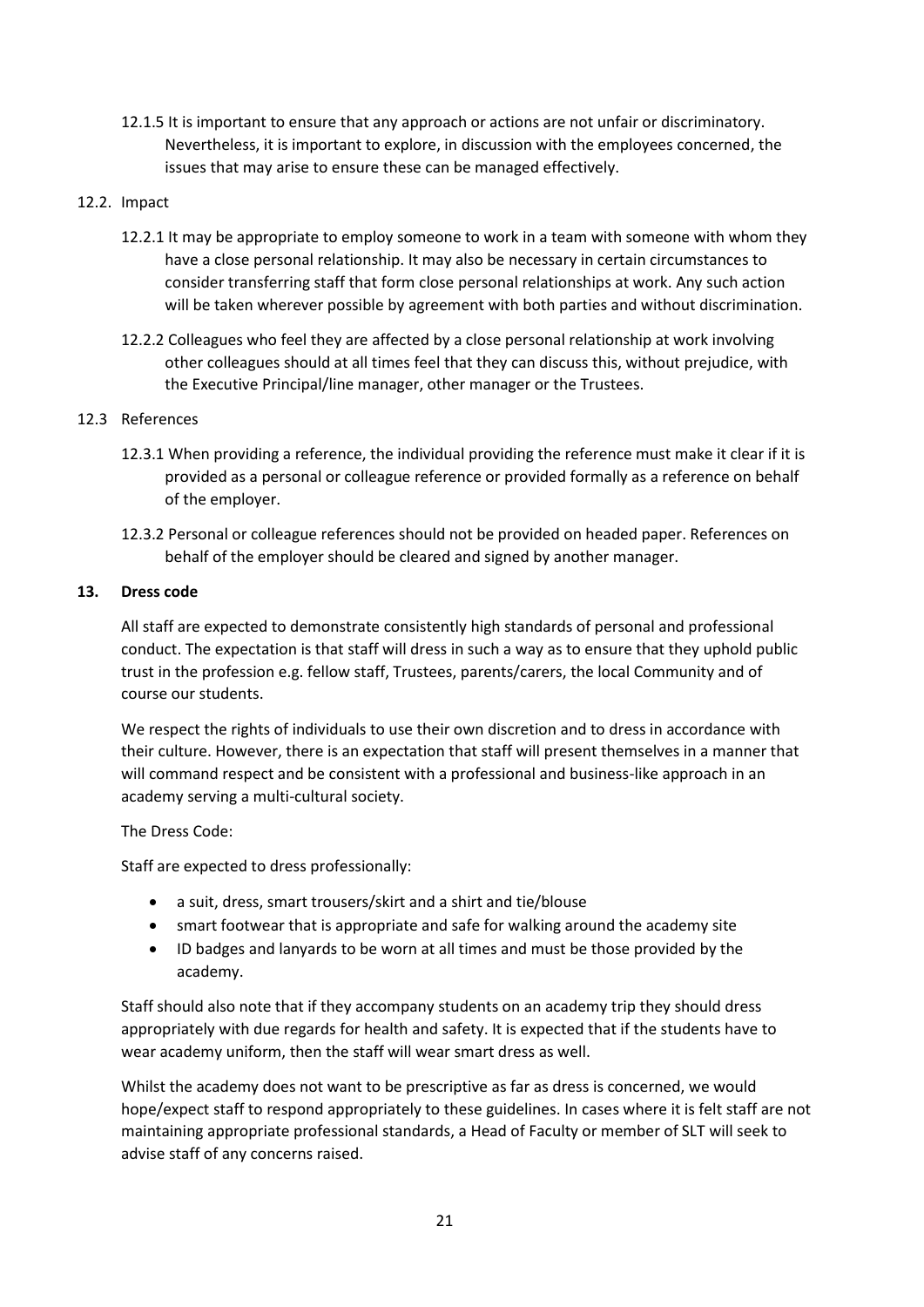If you have any queries, please speak to your line manager or a member of the Senior Leadership Team.

### 13.1 Drink and Narcotics

No alcohol, tobacco, drugs or other intoxicants are allowed on the academy premises at any time and there should be no signs of consumption of any of the above when staff are on the premises.

### **14. Neutrality**

14.1 Employees serve the community as a whole. It follows they must serve all members of the academy community and the public and ensure that the individual rights of all of these groups are respected. Employees must not allow their own personal, political, religious or other views and opinions to interfere with their work.

### **15. Use of financial resources**

15.1 Employees must ensure that they use public and any other funds entrusted to them in a responsible and lawful manner. They must strive to ensure value for money to the local community and to avoid legal challenge to the Trustees or the local authority. They must also observe the EFA financial regulations and academy's financial regulations.

### **16. Sponsorship**

16.1 Where an outside organisation wishes to sponsor or is seeking to sponsor an academy activity, whether by invitation, tender, negotiation or voluntarily, the basic conventions concerning acceptance of gifts or hospitality apply. The sponsorship should always be related to the academy's interests and/or the authority's departmental or corporate activities and never for personal benefit only. Particular care must be taken when dealing with contractors or potential contractors.

# **17 Academy Property and personal possessions**

- 17.1 Employees must ensure they take care of academy property at all times. If employees are found to have caused damage to academy property through misuse or carelessness this may result in disciplinary action.
- 17.2 Employees are responsible for the safety and security of their personal possessions while on academy premises. The academy will not accept responsibility for the loss or damage of personal possessions.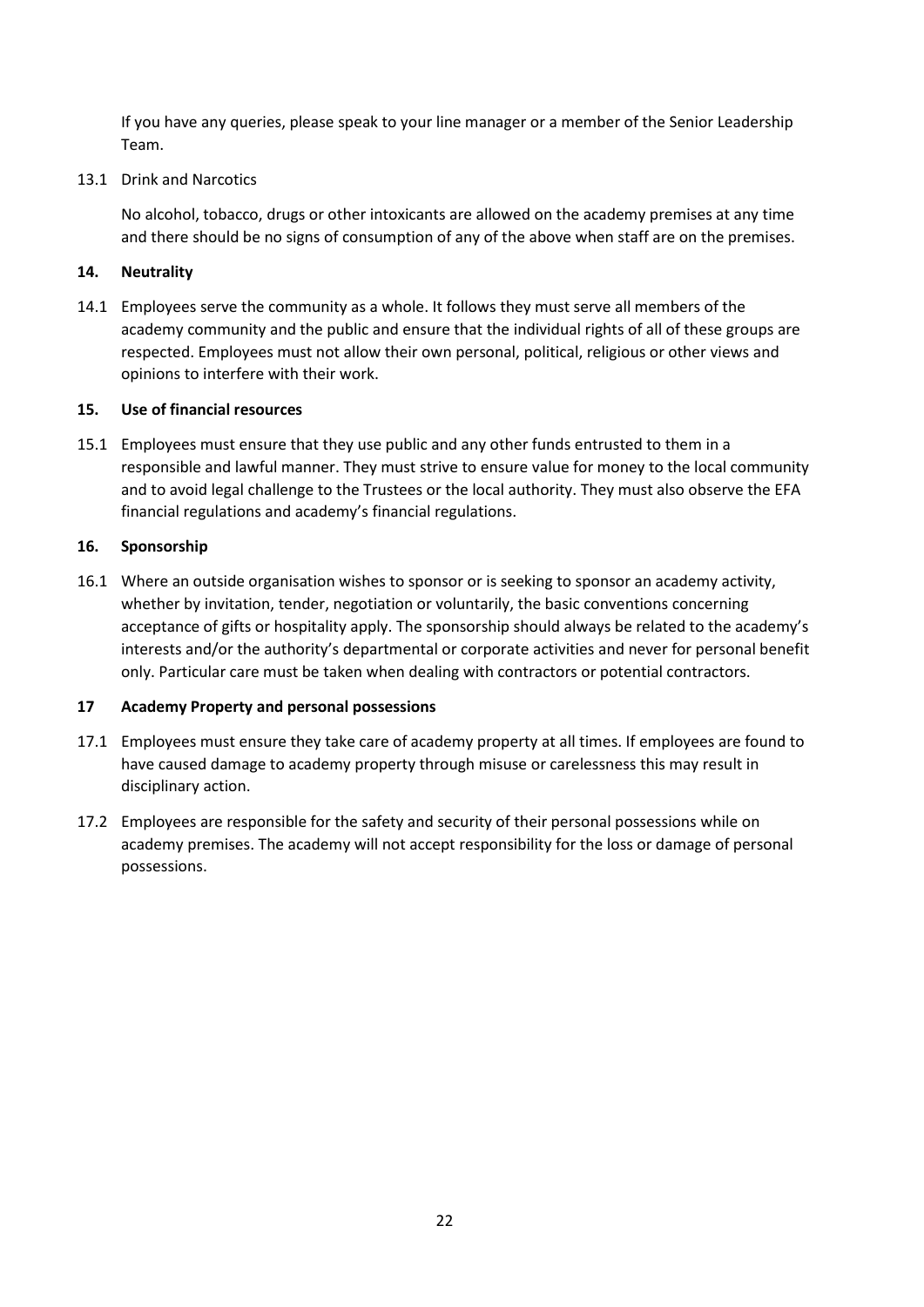# **Appendix A – Safer Working Practices**

Below is a broad overview of the key expectations for adult's interactions with children and young people (source Guidance for Safer Working Practice for Adults who work with Children and Young People in Education Settings (DCSF 2009)). However, **Keeping Children Safe in Education (September 2021, as amended) is the current key statutory guidance which all employees must follow**. All employees and volunteers must, as a minimum, read Part 1 of that document.

These documents should be read in conjunction with the body of the Code of Conduct and other relevant academy policies and procedures.

# **1. Duty of Care**

All staff, whether paid or voluntary, have a duty to keep young people safe and to protect them from sexual, physical and emotional harm. Children have a right to be safe and to be treated with respect and dignity. It follows that trusted adults are expected to take reasonable steps to ensure the safety and well-being of students. Failure to do so may be regarded as professional neglect.

The duty of care is, in part, exercised through the development of respectful, caring and professional relationships between staff and students and behaviour by staff that demonstrates integrity, maturity and good judgement.

This means that adults should:

- understand the responsibilities, which are part of their employment or role always act, and be seen to act, in the child's best interests
- avoid any conduct which would lead any reasonable person to question their motivation and intentions
- take responsibility for their own actions and behaviour

# **2. Making a Professional Judgement**

This guidance cannot provide a complete checklist of what is, or is not appropriate behaviour for adults in all circumstances. There may be occasions and circumstances in which adults have to make decisions or take action in the best interests of the child or young person which could contravene this guidance or where no guidance exists. Individuals are expected to seek advice wherever possible prior to acting, or in an emergency, to make judgements to secure the best interests and welfare of the children in their charge.

Such judgements should always be recorded and shared with a member of the Senior Leadership Team and with the parent or carer. In undertaking these actions individuals will be seen to be acting reasonably.

# **3. Power and Positions of Trust**

Broadly speaking, a relationship of trust can be described as one in which one party is in a position of power or influence over the other by virtue of their work or the nature of their activity.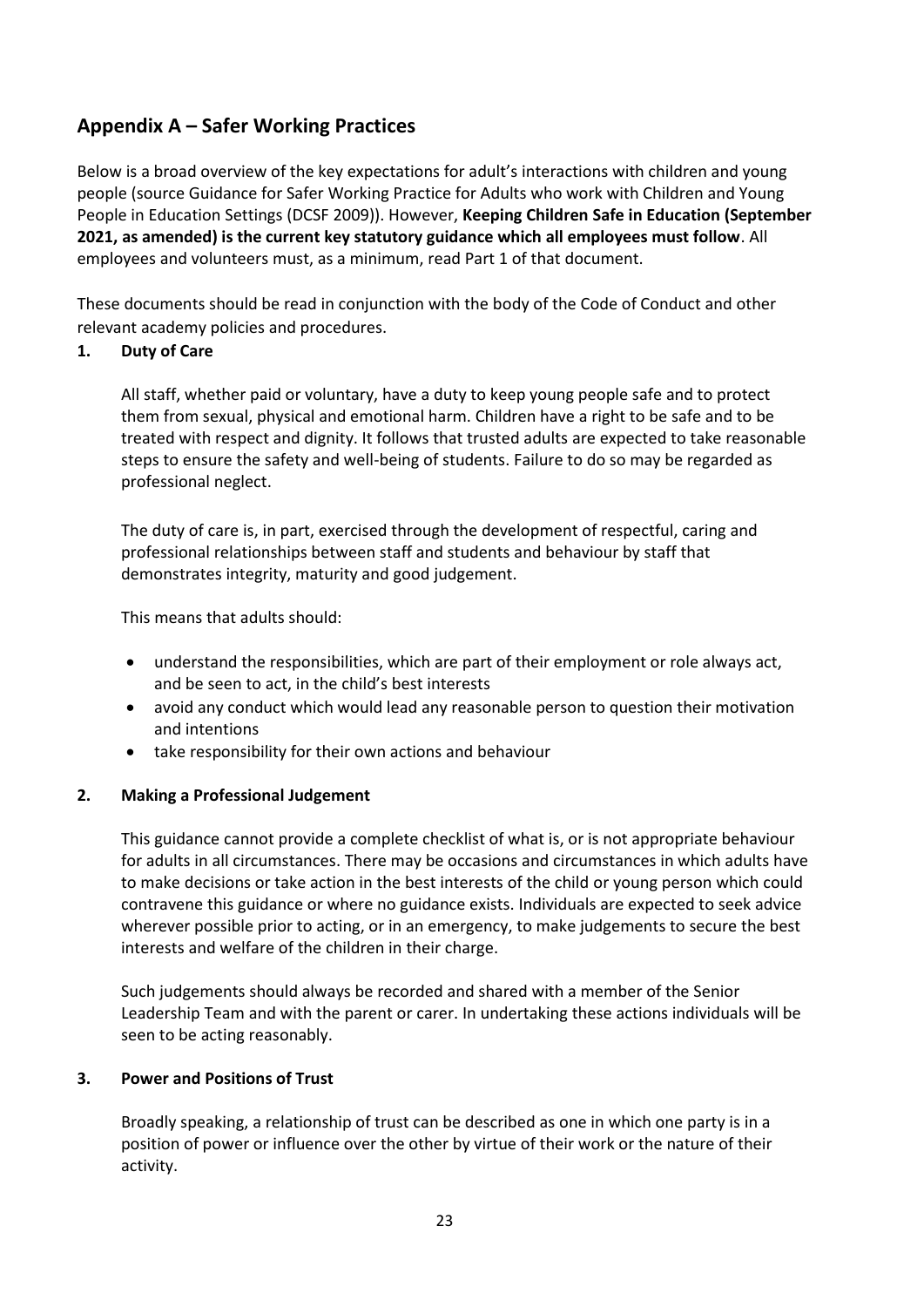A relationship between an adult and a child or young person is not a relationship between equals. There is potential for exploitation and harm of vulnerable young people. Adults therefore have a responsibility to ensure that an unequal balance of power is not used for personal advantage or gratification.

Adults should always maintain appropriate professional boundaries and avoid behaviour which might be misinterpreted by others. They should report and record any incident with this potential.

Where a person aged 18 or over is in a specified position of trust with a child under 18, it is an offence for that person to engage in sexual activity with or in the presence of that child, or to cause or incite that child to engage in or watch sexual activity

# **4. The Use of Personal Living Space**

No child or young person should be in or invited into, the home of an adult who works with them, unless the reason for this has been firmly established and agreed with parents/ carers and a senior manager or Executive Principal.

Under no circumstances should students assist with chores or tasks in the home of an adult who works with them. Neither should they be asked to do so by friends or family of that adult.

# **5. Gifts, Rewards and Favouritism**

The giving of gifts or rewards to students should only be part of an agreed policy for supporting positive behaviour or recognising particular achievements.

The giving of gifts is only acceptable practice where, in line with the agreed policy, the adult has first discussed the giving of the gift and the reason for it, with the Executive Principal and/or a senior manager as well as the parent or carer and the action is recorded. Any gifts should be given openly and not be based on favouritism.

Staff should exercise care when selecting students for academy teams, productions, trips and/or specific work tasks in order to avoid perceptions of favouritism or injustice. Similar care should be exercised when students are excluded from an activity. Methods of selection and exclusion

should always be subject to clear, agreed criteria.

There are occasions when children, young people or parents/carers wish to pass small tokens of appreciation to adults e.g. on special occasions or as a thank-you and this is acceptable. It is inappropriate to receive gifts on a regular basis or of any significant value.

# **6. Infatuations**

Occasionally, a child or young person may develop an infatuation with an adult who works with them. These adults should deal with these situations sensitively and appropriately to maintain the dignity and safety of all concerned. They should remain aware, however, that such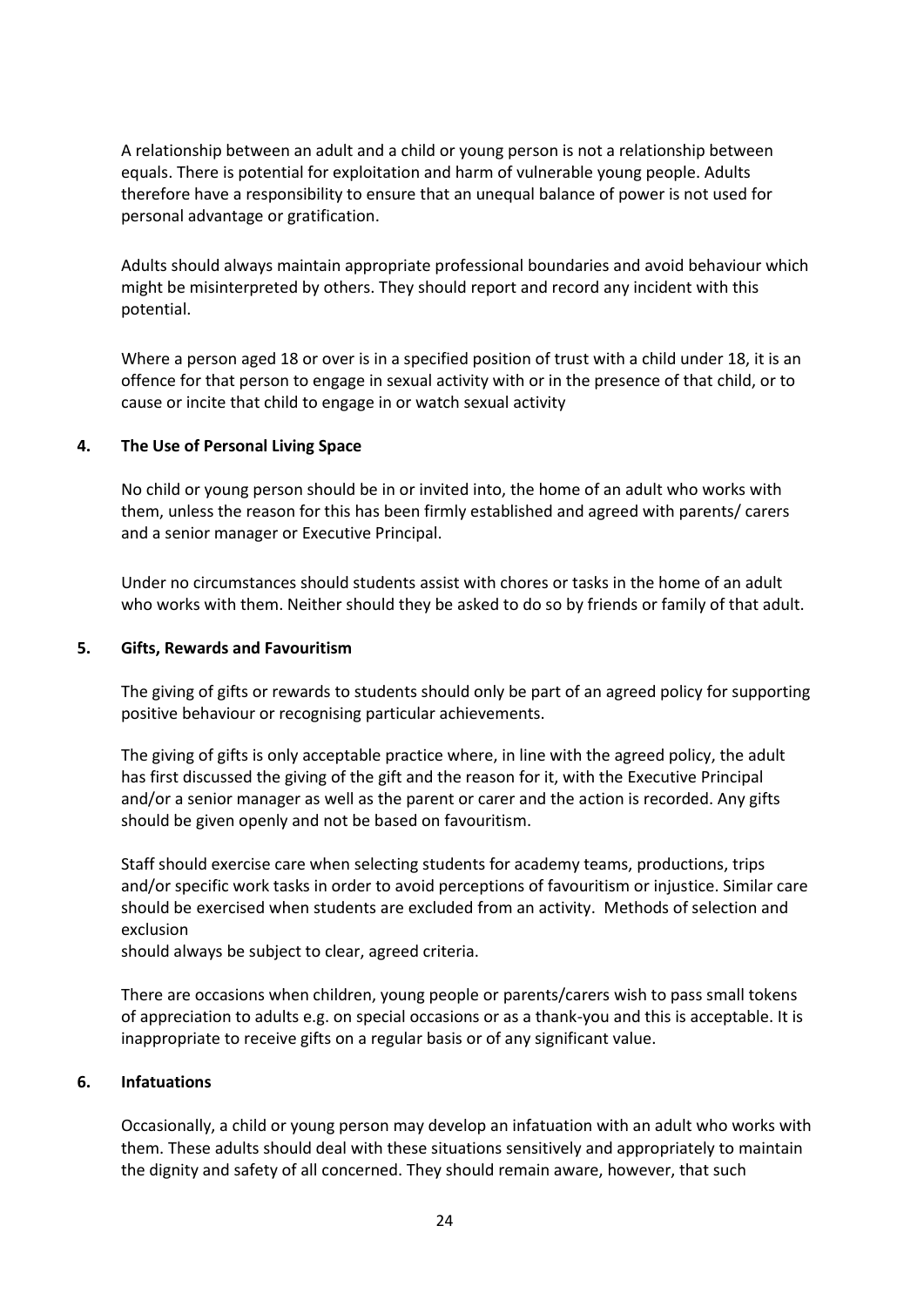infatuations carry a high risk of words or actions being misinterpreted and should therefore make every effort to ensure that their own behaviour is above reproach.

An adult, who becomes aware that a child or young person is developing an infatuation, should discuss this at the earliest opportunity with an Executive Principal, senior manager and parent/carer so appropriate action can be taken to avoid any hurt, distress or embarrassment.

# **7. Communication with Students (including the Use of Technology)**

Communication between students and adults, by whatever method, should take place within clear and explicit professional boundaries as set out in this Code of Conduct and relevant IT policies.

Adults should not share any personal information with a child or young person. They should not request, or respond to, any personal information from the child/young person, other than that which might be appropriate as part of their professional role. Adults should ensure that all communications are transparent and open to scrutiny.

Adults should also be circumspect in their communications with children so as to avoid any possible misinterpretation of their motives or any behaviour which could be construed as grooming. They should not give their personal contact details to students including e-mail, home or mobile telephone numbers, unless the need to do so is agreed with senior management and parents/carers.

E-mail or text communications between an adult and a child young person outside agreed protocols may lead to disciplinary and/or criminal investigations. This also includes communications through internet based websites.

# **8. Social Contact**

Adults should not establish or seek to establish social contact with students for the purpose of securing a friendship or to pursue or strengthen a relationship. If a student or parent seeks to establish social contact, or if this occurs coincidentally, the member of staff should exercise her/his professional judgement in making a response. There will be occasions when there are social contacts between students and staff, where for example the parent and teacher are part of the same social circle. These contacts however, will be easily recognised and openly acknowledge.

Nevertheless, there must be awareness on the part of those working with children and young people that some social contacts, especially where these are not common knowledge can be misconstrued as being part of a grooming process. This can also apply to social contacts made through outside interests or through the staff member's own family. It is recognised that staff can support a parent who may be in particular difficulty. Care needs to be exercised in those situations where the parent comes to depend upon the staff member for support outside their professional role. This situation should be discussed with senior management and where necessary referrals made to the appropriate support agency.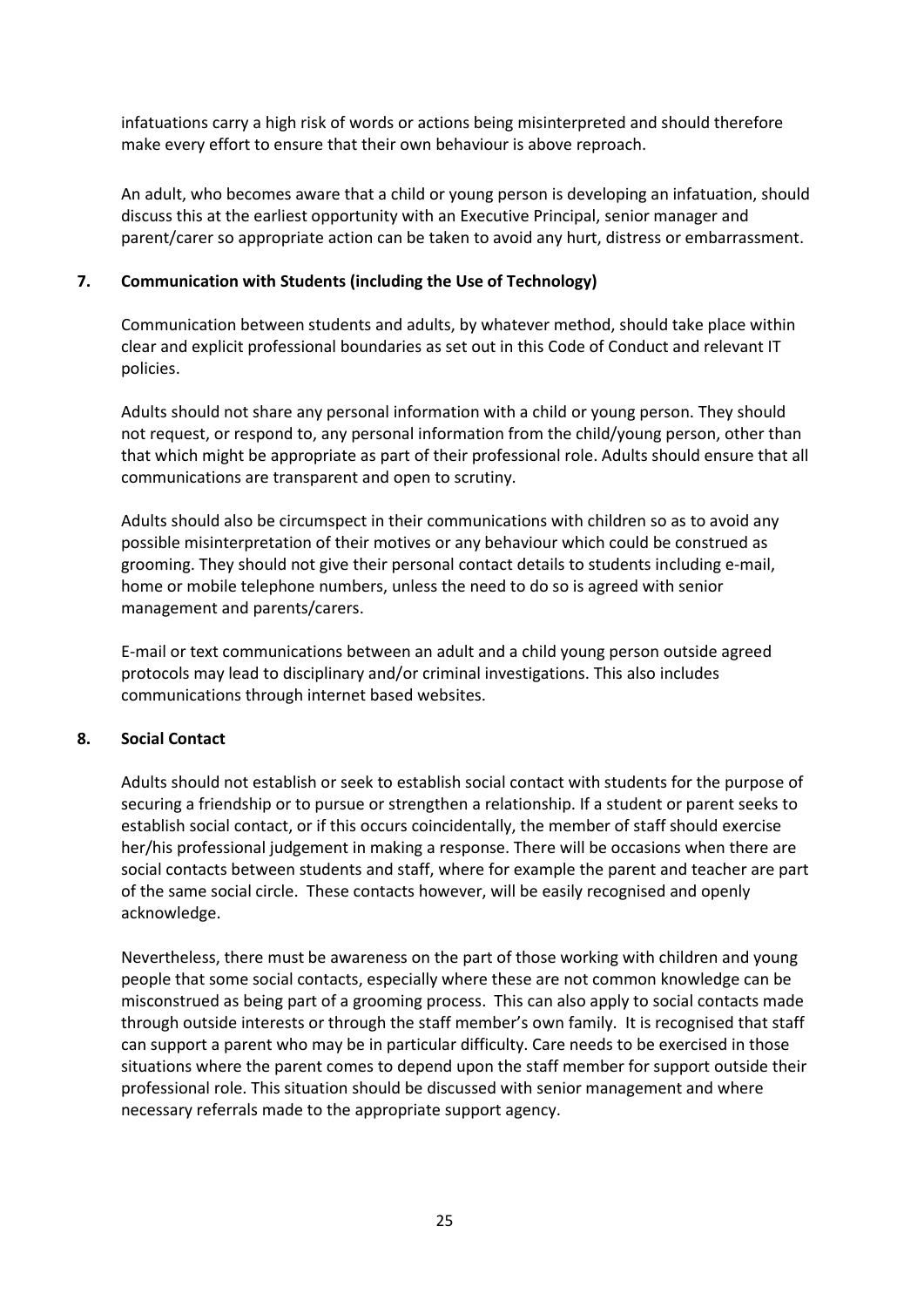# **9. Sexual Contact**

All adults should clearly understand the need to maintain appropriate boundaries in their contacts with students. Intimate or sexual relationships between children/young people and the adults who work with them will be regarded as a grave breach of trust. Allowing or encouraging a relationship to develop in a way which might lead to a sexual relationship is also unacceptable. Any sexual activity between an adult and the child or young person with whom they work may be regarded as a criminal offence and will always be a matter for disciplinary action.

All children and young people are protected by specific legal provisions in this respect regardless of whether the child or young person consents or not. The sexual activity referred to does not just involve physical contact including penetrative and non-penetrative acts. It may also include non-contact activities, such as causing children to engage or watch sexual activity or the production of pornographic material.

"Working Together to Safeguard Children<sup>'1</sup>, defines sexual abuse as "forcing or enticing a child or young person to take part in sexual activities, whether or not the child is aware of what is happening".

Adults should be aware that consistently conferring inappropriate special attention and favour upon a child might be construed as being part of a 'grooming' process and as such will give rise to concerns about their behaviour.

# **10. Physical Contact**

Any physical contact should always be in line with the academy's policy on behaviour management and physical contact.

# Generally:

 $\ddot{\phantom{a}}$ 

When physical contact is made with students this should be in response to their needs at the time, of limited duration and appropriate to their age, stage of development, gender, ethnicity and background.

Staff should therefore, use their professional judgement at all times.

Unusual incidents should be recorded as soon as possible in the academy's incident book and, if appropriate, a copy placed on the child's file.

Where feasible, staff should seek the child's permission before initiating contact. Staff should listen, observe and take note of the child's reaction or feelings and – so far as is possible – use a level of contact and/or form of communication which is acceptable to the child for the minimum time necessary.

Children with special needs may require more physical contact to assist their everyday learning. The arrangements should be understood and agreed by all concerned, justified in

<sup>&</sup>lt;sup>1</sup> Working Together to Safeguarding Children. A guide to interagency working to safeguard and promote the welfare of children HM Government 2018.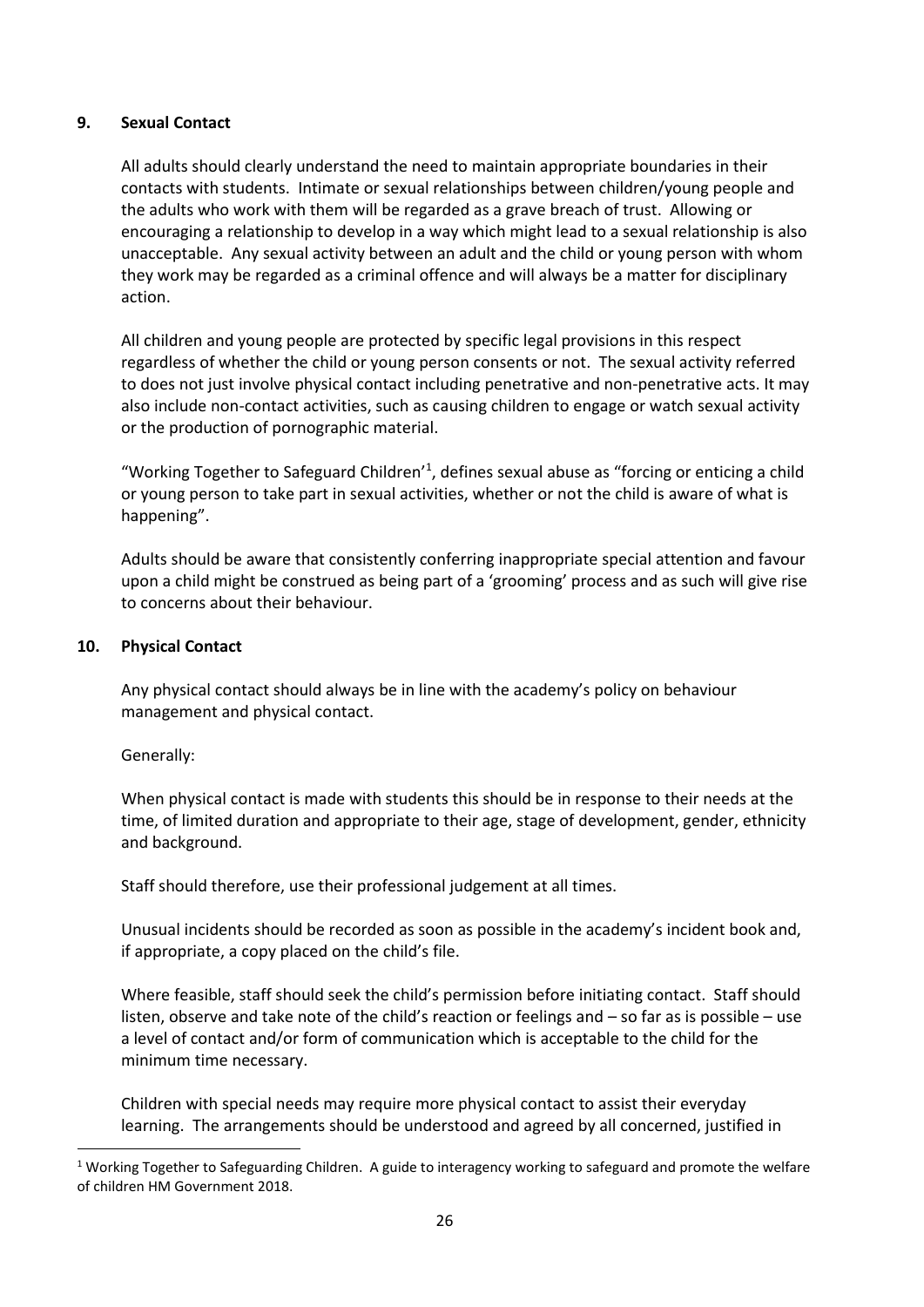terms of the child's needs, consistently applied and open to scrutiny.

In circumstances where a child or young person initiates inappropriate physical contact, it is the responsibility of the adult to sensitively deter the child and help them understand the importance of personal boundaries. Such circumstances must always be reported and discussed with a senior manager and the parent/carer.

Physical intervention should only be used to manage a child or young person's behaviour if it is necessary to prevent personal injury to the child, other children or an adult, to prevent serious damage to property in what would reasonably be regarded as exceptional circumstances.

### **11. Children and Young People in Distress**

There may be occasions when a distressed child needs comfort and reassurance and this may involve physical contact. Young children, in particular, many need immediate physical comfort, for example after a fall, separation from parent etc. Adults should use their professional judgement to comfort or reassure a child in an age-appropriate way whilst maintaining clear professional boundaries.

Where an adult has a particular concern about the need to provide this type of care and reassurance, or is concerned that an action may be misinterpreted, this should be reported and discussed with a senior manager and parents/carers.

### **12. Intimate Care**

Some job responsibilities necessitate intimate physical contact with children on a regular basis, for example assisting young children with toileting, providing intimate care for children with disabilities or in the provision of medical care. The nature, circumstances and context of such contact should comply with professional codes of practice or guidance and/or be part of a formally agreed plan, which is regularly reviewed. The additional vulnerabilities that may arise from a physical or learning disability should be taken into account and be recorded as part of an agreed care plan. The emotional responses of any child to intimate care should be carefully and sensitively observed, and where necessary, any concerns passed to the Executive Principal or senior managers and parents/carers.

All children have a right to safety, privacy and dignity when contact of a physical or intimate nature is required and depending on their abilities, age and maturity should be encouraged to act as independently as possible.

The views of the child should be actively sought, wherever possible, when drawing up and reviewing formal arrangements. As with all individual arrangements for intimate care needs, arrangements between the child, parents/carers and the academy/service must be negotiated and recorded.

# **13. Personal Care**

Young people are entitled to respect and privacy at all times and especially when in a state of undress, changing clothes, bathing or undertaking any form of personal care. There are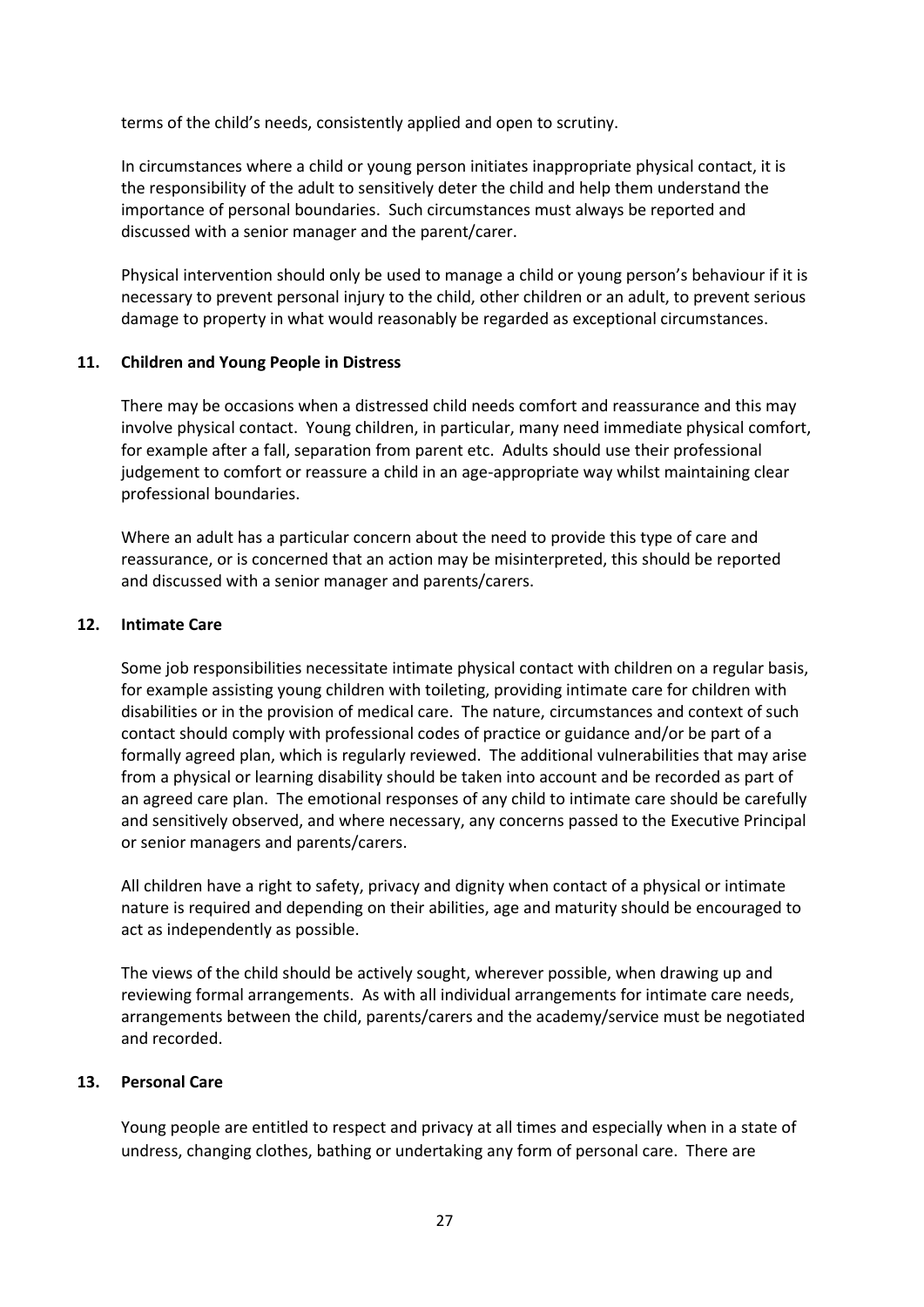occasions where there will be a need for an appropriate level of supervision in order to safeguard young people and/or satisfy health and safety considerations.

This supervision should be appropriate to the needs and age of the young people concerned and sensitive to the potential for embarrassment.

Adults need to be vigilant about their own behaviour, ensure they follow agreed guidelines and be mindful of the needs of the students with whom they work.

# **14. First Aid and Administration of Medication**

Medication and First Aid must only be administered in accordance with academy policies.

# **15. One to One situations/home visits**

Where there is a need for an adult and young person to be alone together or for an adult to visit a young person's home this should be within recognised policies and procedures.

Pre-arranged meetings with students away from the academy premises should not occur unless prior approval is obtained from their parent and the Executive Principal or other senior colleagues with designated authority.

### **16. Transporting Students**

In certain situations, e.g. out of academy activities, staff or volunteers may transport children – such arrangements are subject to strict policies and procedures.

It is inappropriate for adults to offer lifts to a child or young person outside their normal working duties, unless this has been brought to the attention of the line manager and has been agreed with the parents/carers. Male staff must not transport female students unless there is a second female present and vice versa.

There may be occasions where the child or young person requires transport in an emergency situation or where not to give a lift may place a child at risk. Such circumstances must always be recorded and reported to a senior manager and parents/carers.

# **17. Educational Visits and Extra-Curricular Activities**

Trips and Activities are subject to specific policies and procedures.

Adults should take particular care when supervising students on trips and outings, where the setting is less formal than the usual workplace. Adults remain in a position of trust and need to ensure that their behaviour remains professional at all times and stays within clearly defined professional boundaries.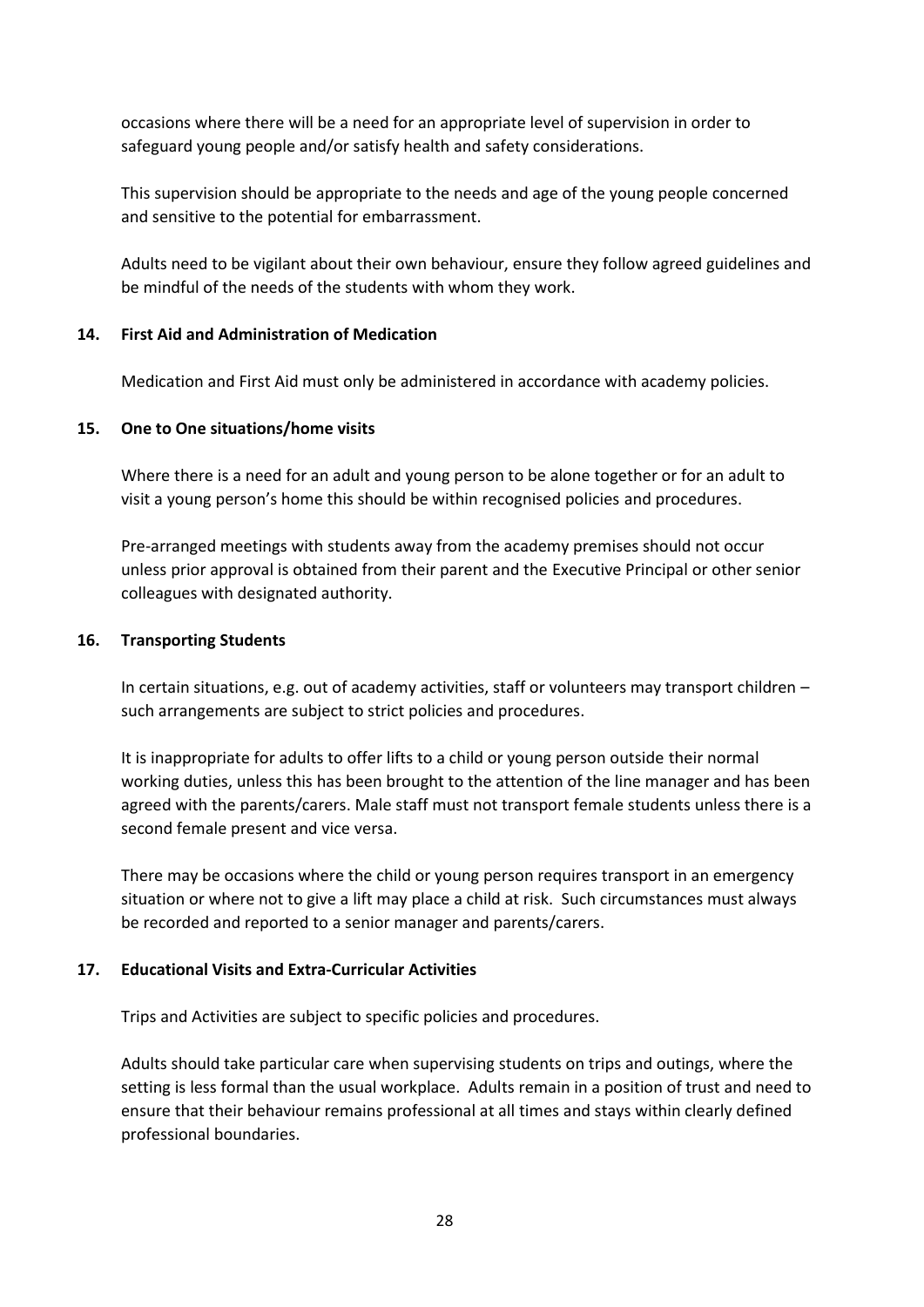# **18. Photography and Videos**

Working with students may involve the taking or recording of images. Any such work should take place with due regard to the law and the need to safeguard the privacy, dignity, safety and wellbeing of students. Informed written consent from parents or carers and agreement, where possible, from the child or young person, should always be sought before an image is taken for any purpose.

Careful consideration should be given as to how activities involving the taking of images are organised and undertaken. Care should be taken to ensure that all parties understand the implications of the image being taken especially if it is to be used for any publicity purposes or published in the media, or on the internet. There also needs to be an agreement as to whether the images will be destroyed or retained for further use, where these will be stored and who will have access to them.

Adults need to remain sensitive to any children who appear uncomfortable, for whatever reason, and should recognise the potential for such activities to raise concerns or lead to misunderstandings.

It is not appropriate for adults to take photographs of children for their personal use.

It is recommended that when using a photograph, the following guidance should be followed:

- if the photograph is used, avoid naming the student
- if the student is named, avoid using their photograph
- the academy should establish whether the image will be retained for further use
- images should be securely stored and used only by those authorised to do so.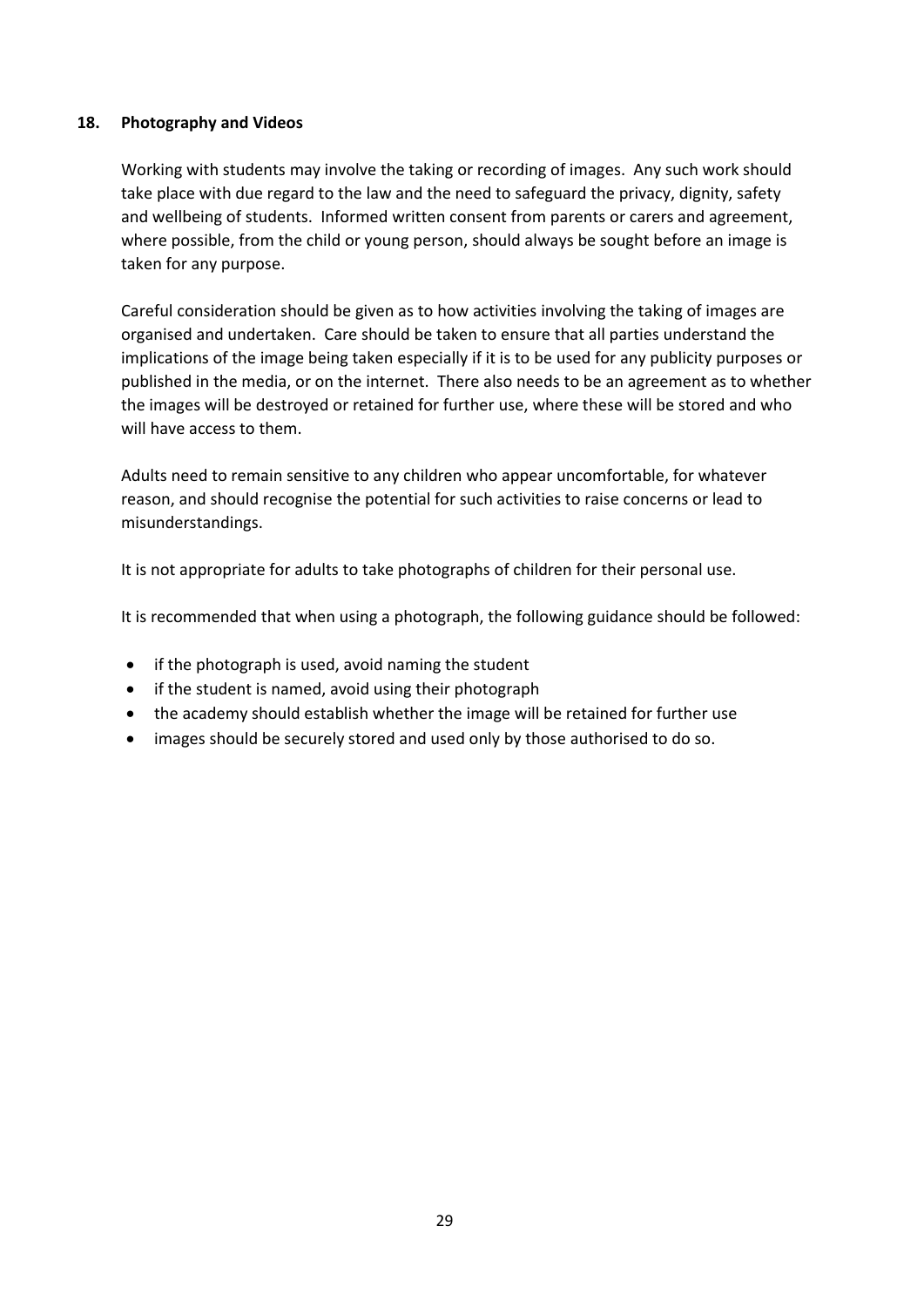# **Appendix B - Examples of unacceptable behaviour using social networking sites**

### **1. Breach of contract**

There is an implied term of mutual trust and confidence between employer and employee in all employment contracts. A very negative and damaging posting or communication on a social networking site about the academy or colleagues may entitle the Executive Principal/line manager to decide that this term has been broken. Such conduct would be subject to the academy's disciplinary procedure and could warrant the employee's dismissal.

Emails are capable of forming contractual documents. Contracts can easily be formed by careless emails and non-compliance with the terms of any such contracts will render an organisation liable for a breach of contract claim. Emails tend not to be subject to the same safeguard procedures as paper documents which are often checked before they are signed off.

### **2. Defamation**

If an employee places defamatory information or material on a social networking site such as bad mouthing another colleague or a student of the academy, such conduct would be subject to the academy's disciplinary procedure and could lead to the employee's dismissal

### 3. **Discrimination**

The academy's Recruitment and Selection Policy provides the correct and proper procedures to be used in the recruitment and selection of staff. Candidates should be selected on the basis of testable evidence provided on application forms and through the selection process and references as provided by the applicant. Under no circumstances should information from social networking sites be used to make selection decisions. Such action could result in expensive discrimination claims. For example - not all candidates will have profiles on social networking sites and using information from this source may be seen as giving an unfair advantage or disadvantage to certain candidates, possibly discriminating against younger people who are likely to use social networking sites more often.

Many forms of discrimination claims, including harassment claims can occur via emails, if an employee places discriminatory material about another employee, a Trustee, parents/carers, children, young people, and vulnerable adults, this could amount to bullying or harassment of that individual.

The academy may be vicariously liable for such acts unless it took such steps that were reasonably practicable to prevent material being placed on a site. Where an employee carries out an act of harassment or discrimination in the course of their employment, the academy is vicariously liable for that act even when the act is unauthorised. Once an issue of email harassment has been raised and the harasser identified, immediate action should be taken to stop the harassment and instigate the disciplinary procedure while supporting the harassed employee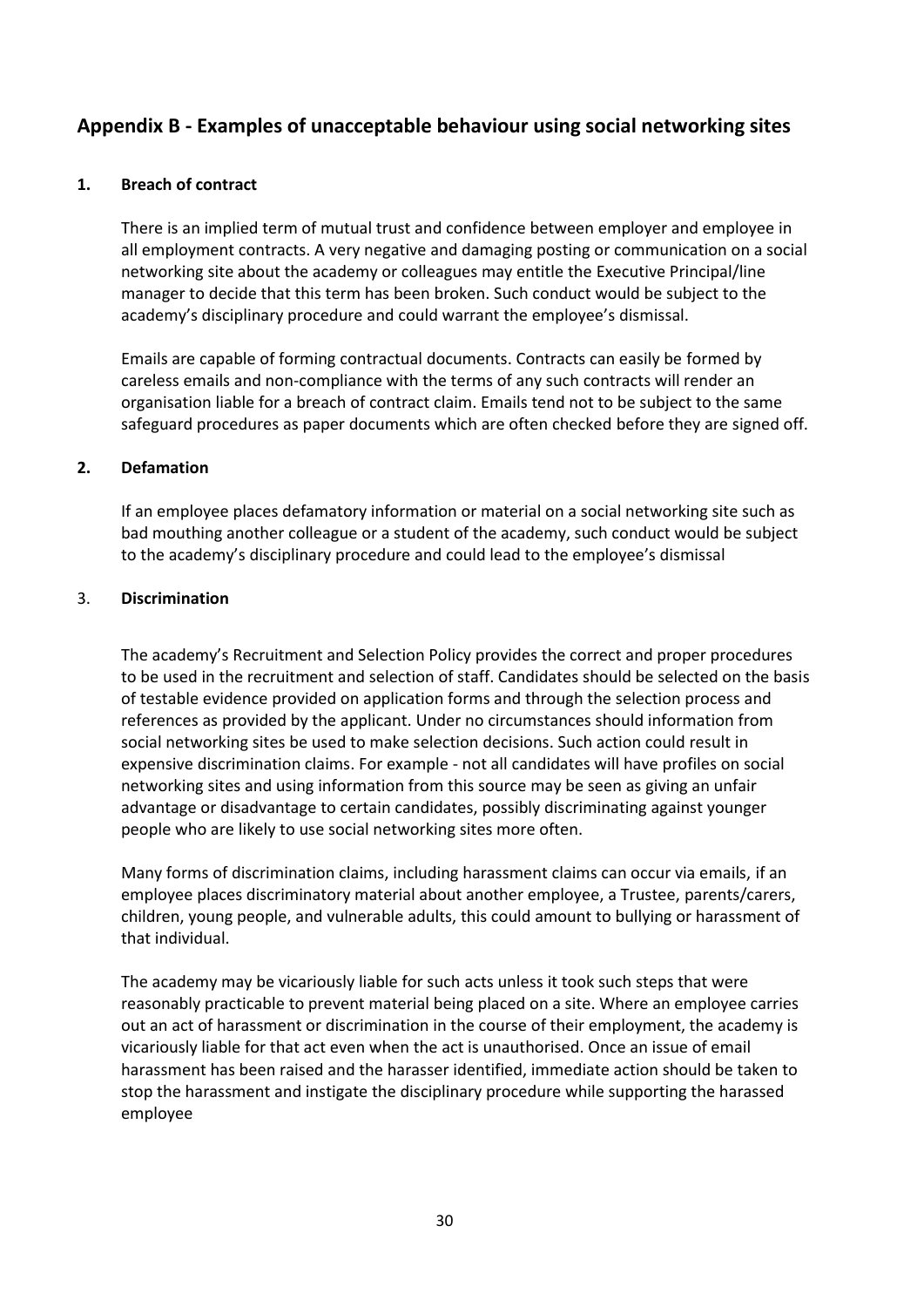### 4. **Breach of health and safety**

An example of breach of health and safety would be an internet video clip of employees performing stunts wearing the organisations uniform. When information like this is found, the academy should follow the disciplinary procedure to investigate the possibility of a breach of health and safety legislation on the part of the employee. If an academy is aware of this and fails to investigate there may be liability for personal injuries in the law of negligence.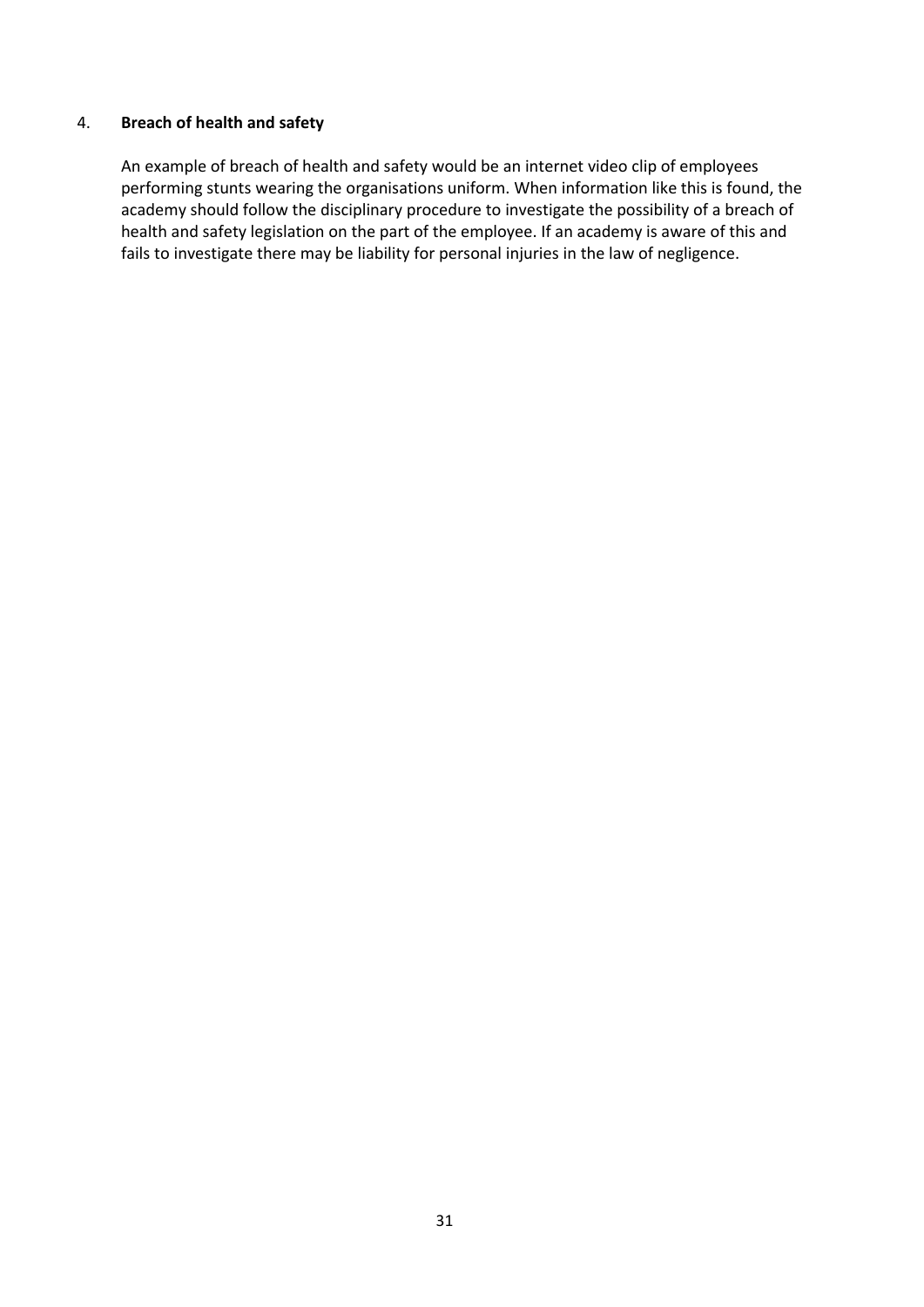# **Appendix C – Whistleblowing Policy**

# **Public Interest Disclosure Act 1998**

# **1. Introduction**

- 1.1. The Public Interest Disclosure Act 1998 ("the Act") protects workers and employees from detrimental treatment or dismissal as a consequence of disclosing information about unlawful actions of their employer or information about the conduct or behaviour of employees, volunteers or others associated with the operation and organisation of the academy. This is known as "whistleblowing". The protection applies to employees, volunteers, agency and contract workers. The academy is committed to creating an open and supportive environment where individuals feel able to make a disclosure and feel confident in the process that will be followed. This policy sets out how disclosures can be made and how they will be handled. All disclosures will be treated consistently and fairly.
- 1.2. If an employee/worker makes a disclosure it must concern one of the 6 types of "qualifying disclosure" specified in the Act to be protected. These are where there has been or is likely to be:
	- a breach of any legal obligation
	- a miscarriage of justice
	- a criminal offence
	- a danger to the Health and Safety of any individual
	- damage to the environment
	- deliberate concealment of information about any of the above.

The employee/worker raising the concern must reasonably believe they are doing so in the public interest. This means that personal grievances and complaints are not usually covered by this policy and should be dealt with under the Grievance Procedure.

1.3 Concerns should normally be raised initially with the employee's line manager. If a concern is raised verbally it should be followed up in writing wherever possible. However, where the complaint relates to the employee/worker's line manager, the complaint should be brought to the attention of a more senior manager, the Executive Principal or the Chair of Trustees.

# 2. **Raising concerns**

2.1. Where having raised a concern informally and the employee/worker has a genuine belief that the Academy has failed to take appropriate action or the employee/worker considers the informal process is inappropriate and wishes to raise the matter formally, they may report their concern to the Chair of Trustees or in exceptional circumstances to the Local Authority or to a prescribed body. (A prescribed body is an organisation, normally with some regulatory function (for example the Health and Safety Executive), which is prescribed by the Secretary of State for the purposes of the Act who an individual may make a protected disclosure to. Any such disclosure to a prescribed body will qualify for protection under the Act. A list of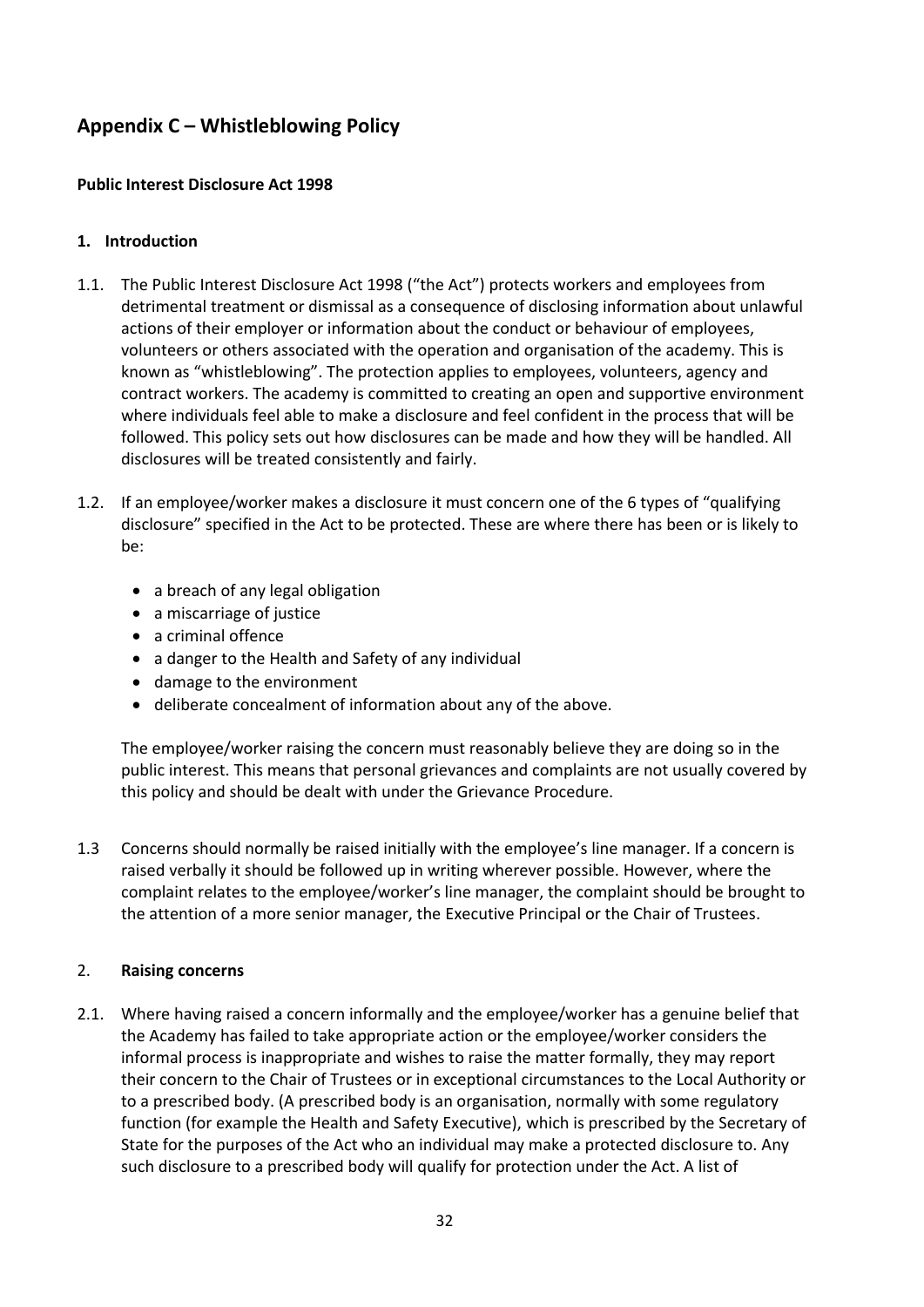### prescribed bodies is available at the following link:

[https://www.gov.uk/government/uploads/system/uploads/attachment\\_data/file/360648/bis](https://www.gov.uk/government/uploads/system/uploads/attachment_data/file/360648/bis-14-1077-blowing-the-whistle-to-a-prescribed-person-the-prescribed-persons-list-v4.pdf) [-](https://www.gov.uk/government/uploads/system/uploads/attachment_data/file/360648/bis-14-1077-blowing-the-whistle-to-a-prescribed-person-the-prescribed-persons-list-v4.pdf) [14-1077-blowing-the-whistle-to-a-prescribed-person-the-prescribed-persons-list-v4.pdf](https://www.gov.uk/government/uploads/system/uploads/attachment_data/file/360648/bis-14-1077-blowing-the-whistle-to-a-prescribed-person-the-prescribed-persons-list-v4.pdf)

- 2.2. Where the complaint is serious, for example involving fraud, theft or other potential gross misconduct, employees/workers should act quickly to report it but should not mention it to the subject of the complainant or other colleagues as that could prejudice any investigatory process.
- 2.3. It may be the case that employees/workers will have very genuine and justified suspicions of wrong-doing even though at the time of reporting they cannot point to concrete evidence. That should not deter employees/workers from going ahead and reporting the matter, particularly where it may involve potential risk to vulnerable people.
- 2.4. If the concern/complaint relates to the safeguarding of children (including concerns about other colleagues/works) and the employee/worker considers the informal process is inappropriate and/or wishes to raise the matter formally, they may report their concern to the to the Chair of Trustees or they should contact their Local Authority Designated Officer (LADO) using the Duty Line – **03330 139 797**

### 3. **Action by recipients of disclosures**

3.1. It would be inappropriate to have hard or fast rules and judgement must be exercised. While it is essential for problems to be tackled effectively and with the aim of righting wrongs, this may well be best achieved in many less serious cases by discussion with the 'offending' employee/worker and securing a commitment as to future standards and corrective action. In other more serious cases the matter may need to be passed to a more senior level of management or directly to the Trustees, as appropriate.

Once a disclosure has been made, the line manager/Trustee responsible for handling the grievance may ask the whistleblower to attend a meeting to gather all the information needed to ensure a clear understanding of the situation. Where a meeting is held, the whistleblower may be accompanied by a trade union representative or work colleague if they wish.

- 3.2. Where complaints are received from members of the public, the academy's formal complaints procedure (as contained in the academy Customer Care Code of Practice) must be followed, unless the complaint relates to the specific conduct or performance of an individual employee/worker in which case the Disciplinary Procedure may need to be instigated.
- 3.3. Any written complaint/allegation should be given a written acknowledgement and confirmation that the matter will be looked into. Unless clearly made in a very low key way about minor matters, verbal complaints/allegations should receive a written acknowledgement in the same way.
- 3.4. In the event of the allegation being of a very serious nature, for example relating to a fraud or other potential gross misconduct offence, there may well be a need to involve the academy's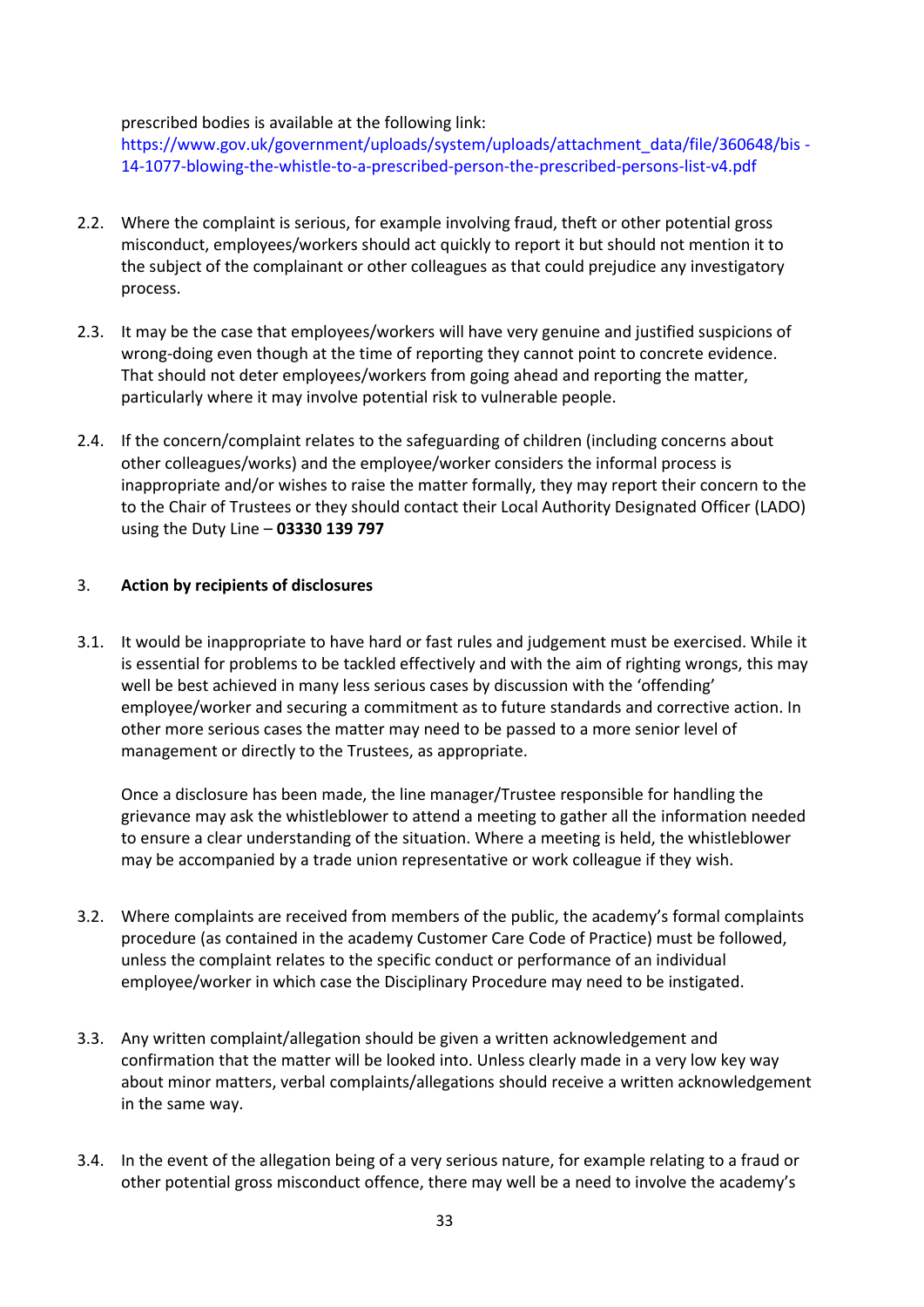auditors and/or the police. This should normally be agreed initially by the Chair of Trustees who should, in turn, and where appropriate, keep the Local Authority informed in view of any possible implications concerning public monies. Advice may be sought from the academy's legal advisers before involving the police in any such internal complaint or allegation.

- 3.5. When any complaint or allegation has been looked into and resolved or dealt with, the person who raised the matter in the first instance should be notified of that, normally in writing unless common-sense indicates that it can be done more appropriately in a verbal, informal way. How much detail to give of findings and outcomes is a matter of judgement and it would, for example, be inappropriate to disclose details of disciplinary actions taken against another employee.
- 3.6. All disclosures will be handled by the academy in a timely manner. The timescales for handling disclosures will differ depending on the nature of the disclosure made but all disclosures (whether formal or informal) will be acknowledged by the academy within [2] working days. The timescales for any further steps in the process will be notified to the whistleblower when the disclosure is acknowledged.

# **4. Protecting 'whistle-blowers' and complainants**

4.1. Whistle-blowers are protected by the Act from suffering a detriment or dismissal as a result of making a protected disclosure which they reasonably believe is in the public interest

A 'whistleblower' may ask for their identity to be kept concealed. Frequently the answer will be yes, but in more serious cases where disciplinary action may have to be taken against others they may well have a right to know the source as well as the nature of such complaints. In any case the academy is committed to doing as much as possible to ensure that well-being at work does not suffer as a result of the tensions that may result from the making or investigation of complaints

Where a whistleblower remains anonymous the academy will not ordinarily be able to provide feedback to the whistleblower and any action taken as a result of an anonymous disclosure may be limited. The academy will take all appropriate steps to investigate such a disclosure in line with the level of information provided. If an anonymous whistleblower wishes to seek feedback from the academy an appropriate anonymised email address should be provided.

- 4.2. If an individual believes they are experiencing harassment or victimisation at work as a consequence of 'whistleblowing' they are strongly encouraged to bring this to an appropriate senior manager's attention at an early stage so that it can be addressed. The academy will take all reasonable steps to prevent/address such harassment or victimisation.
- 4.3. Whether or not work relationships suffer in this way it may well be that 'whistle-blowers' will find the process of reporting wrong-doing and making statements etc. stressful, particularly where there may be feelings of divided loyalties. In such circumstances the 'whistleblower' may welcome the opportunity to talk through these anxieties and feelings either with their manager, or possibly, with someone from a counselling service. This is to be encouraged.